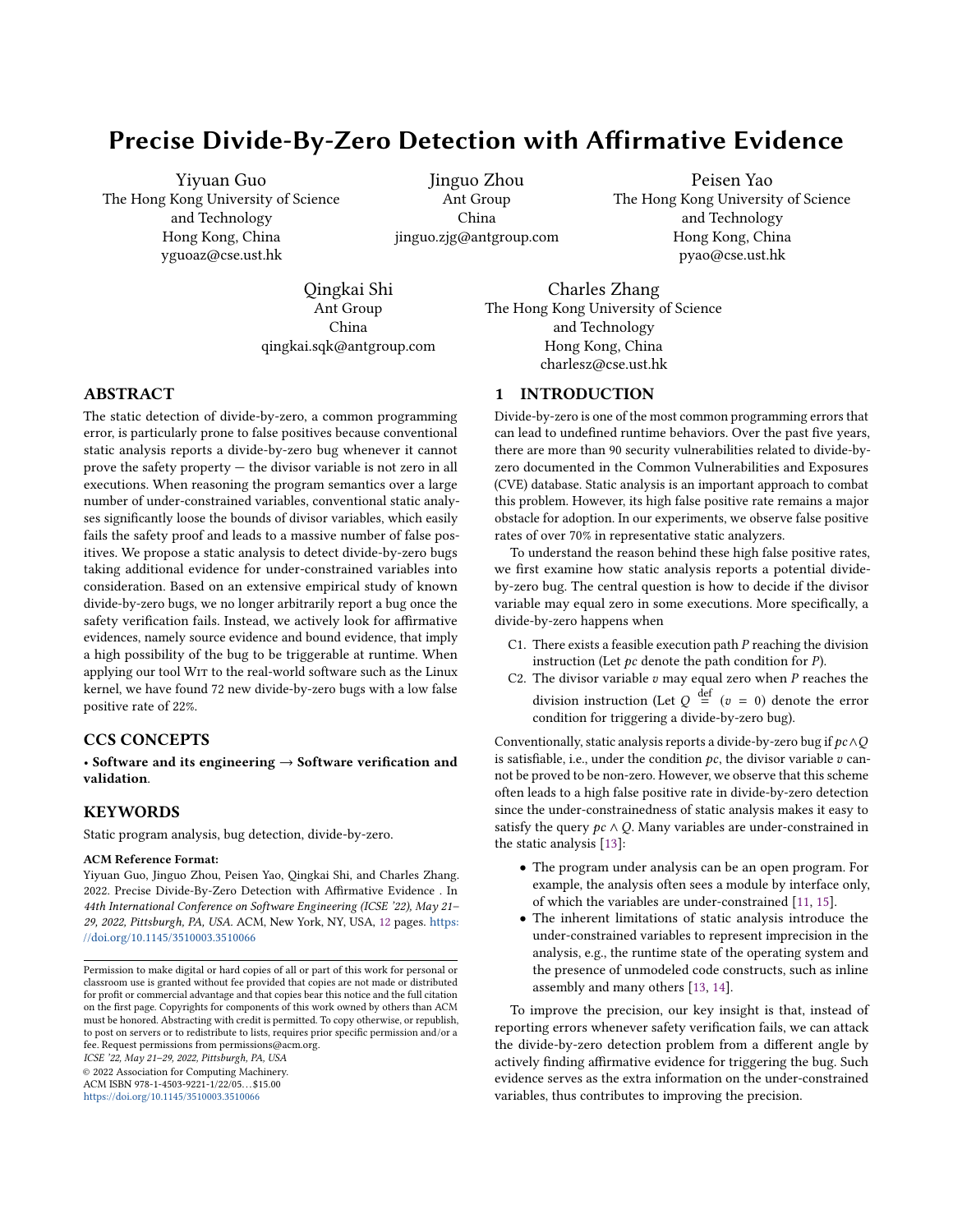ICSE '22, May 21–29, 2022, Pittsburgh, PA, USA Yiyuan Guo, Jinguo Zhou, Peisen Yao, Qingkai Shi, and Charles Zhang

<span id="page-1-0"></span>

Figure 1: A motivating example.

We use the motivating example in Figure [1](#page-1-0) to illustrate the idea. In Figure [1,](#page-1-0) the function move updates the control panel ctr by adding values to its  $(x, y, z)$  coordinates computed in the function get\_step through a division operation. Also, we assume that the caller function top\_fun for the function move is external to the module under analysis and, thus, not tracked by the analysis. Now consider how static analysis can detect potential divide-by-zero errors in this program.

Line 20 cannot trigger a divide-by-zero because the used divisor diff is either −1 or no less than 1. A path-sensitive static analysis correctly verifies its safety since the two queries  $dx \ge dy \wedge 1 + dx$  $dy = 0$  and  $dx < dy \wedge -1 = 0$  associated with the two paths across Lines 15-18 are both unsatisfiable.

However, the path-sensitive static analysis still encounters the precision problem. In our example, the divide-by-zero errors are reported for the three calls to get\_step at Line 25, 26, and 27 because the queries  $dx = 0$ ,  $dy = 0$ , and  $dz = 0$  are all satisfiable. However, since top\_fun only calls move with non-zero values for dx and dy (Line 10), the reports at Lines 25-26 are false positives. This fact is unknown to the static analysis because it fails to trace back to the origin of the arguments of move in the function top\_fun.

On the other hand, we notice that the divide-by-zero report at Line 27 has high confidence to be true since we can find evidence to explain it. Specifically, Line 21 of Figure [1](#page-1-0) explicitly compares dx and dy with d, suggesting that the programmer has beliefs [\[16\]](#page-11-5) that they may be equal to d. If such beliefs actually hold, dz must equal zero at Line 24, i.e.,  $dz = 2*dx-(dy+d) = 2*d-(d+d) = 0$ , leading to a plausible divide-by-zero report for Line 27.

How to report the high confidence divide-by-zero bug at Line 27 instead of the false positives at Lines 25-26? Note that all of the three divisions cannot be proved safe by the static analysis, regardless of being path-sensitive or not. However, we have identified the evidence based on analyzing the programmer's beliefs for the bug report at Line 27, which leads to its high confidence to occur. Specifically, in this work, we identify two categories of evidence:

- (a) Source evidence: The fact that an explicit source of "bad" value is assigned to a variable  $v$ . The source can be either a direct assignment of zero (e.g., the assignment  $v := 0$ ) or takes the value of some tainted input (e.g., v:=atoi(argv[1])).
- (b) **Bound evidence**: The equality fact  $v_1 = v_2$  generated from a bound checking statement in the program that compares  $v_1$  $v_1$  and  $v_2$ . Statements like Line 21 of Figure 1 that check numerical bounds of variables can convey the important information on the possible values of the checked variables: a comparison between  $v_1$  and  $v_2$  suggests that the programmer may believe that  $v_1$  can equal  $v_2$ .

With the generated evidence, our method reports a divide-by-zero bug by adapting the requirements C1 and C2 as follows.

- C1\*. C1 and C2 hold:  $pc \wedge Q$  is satisfiable, where  $pc$  denotes the path condition for reaching the division instruction, and  $Q \equiv (v = 0)$  is the error condition for divide-by-zero.
- C2\*. One of the following conditions holds:
	- The divisor variable  $v$  has the source evidence.
	- There exists a set  $E$  of bound evidence consistent with  $pc$ such that  $v$  must be zero under  $E$ .

In other words, we seek to detect a fraction of divide-by-zero bugs with high confidence by finding the affirmative evidence to explain its occurrence. For example, in Figure [1,](#page-1-0)  $dz$  at Line 27 is the only variable that meets these requirements:  $dz = 0$  must hold if the evidence  $dx = d$  and  $dy = d$  hold. Hence, our approach will only report one divide-by-zero bug at Line 27.

In this paper, we propose WIT, a framework for the precise detection of divide-by-zero with the affirmative evidence. First, to understand the applicability of our definition of evidence and the criteria C1\* - C2\* for detecting bugs, we perform an empirical study on existing CVEs related to divide-by-zero bugs and investigate if they can be detected by finding a set of supporting evidence. The result shows that 74% of the studied divide-by-zero bugs have the supporting evidence that explains its occurrence, showing the generality of our intuition. To capture the evidence-based reasoning in achieving the precise divide-by-zero detection, we design a static analysis algorithm to perform the evidence-based inference, adhering to the criteria C1\*-C2\* for reporting bugs. The algorithm generates evidence directly from certain code patterns and propagates the generated evidence path-sensitively. To improve its efficiency, we utilize a symbolic domain to compactly encode the possible numerical values for variables and apply the data dependence analysis [\[17\]](#page-11-6) to prune irrelevant execution paths, scaling to million lines of code.

In summary, we make the following contributions in this paper:

• The insight for improving the precision of divide-by-zero detection by finding the affirmative evidence to trigger the bug.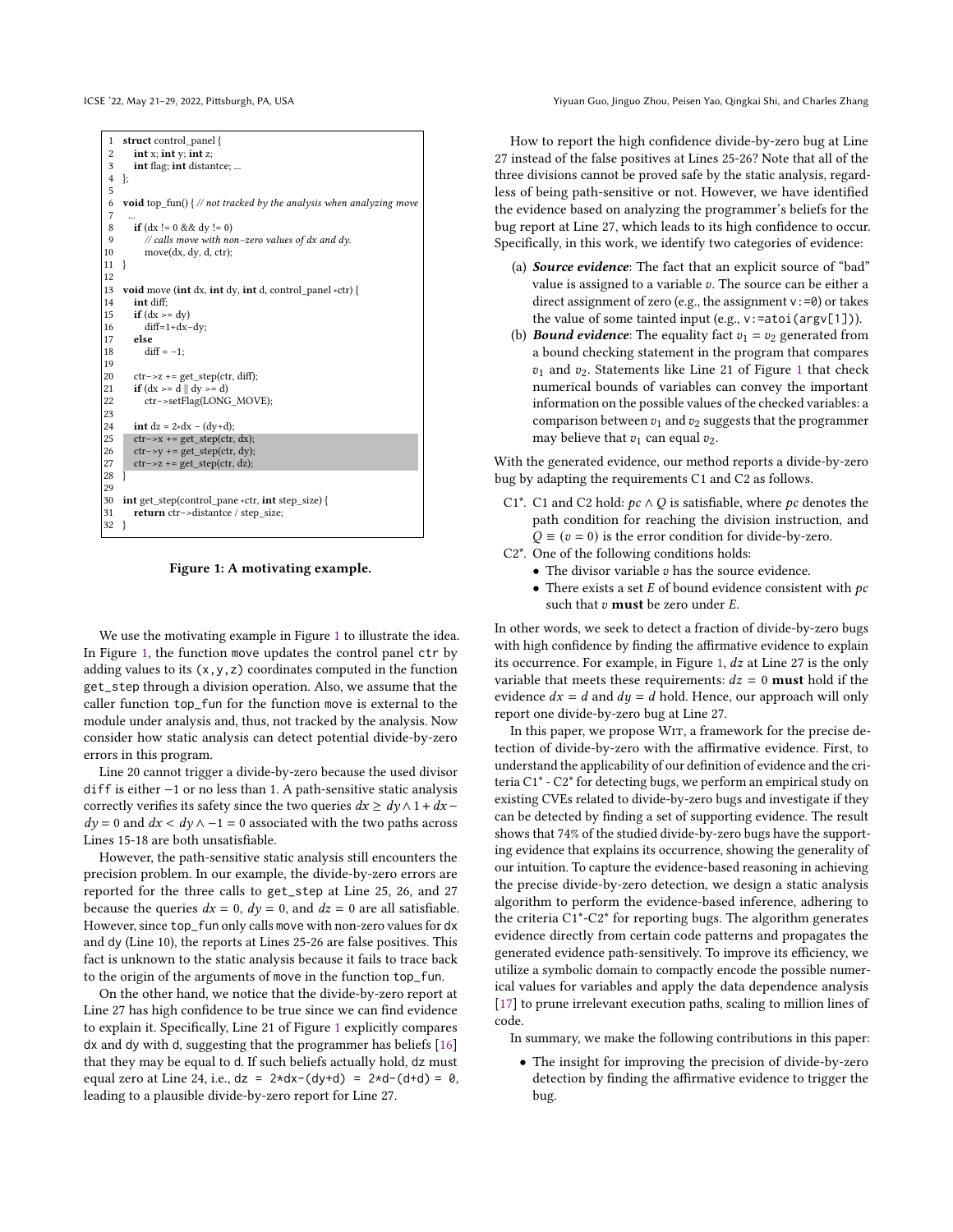- An empirical study of CVEs related to divide-by-zero bugs. We investigate and classify these existing divide-by-zero bugs and show that many of them can be effectively detected based on evidence.
- A formalization of the insight in a semantic framework and an algorithm for finding high confidence divide-by-zero errors through the evidence propagation.
- An implementation and extensive evaluation of the divideby-zero checker. We demonstrate that it is both precise and efficient, uncovering 72 divide-by-zero bugs (14 of which are confirmed by the developers) in large codebases such as the Linux kernel with a low false positive rate of 22%.

# 2 EMPIRICAL STUDY ON DIVIDE-BY-ZERO BUGS

To further understand the applicability of the evidence-based divideby-zero detection method, we perform an empirical study on CVEs caused by divide-by-zero bugs. Through the empirical study, we aim to answer the following research questions:

- RQ1: How often can we find the evidence for the divide-byzero bugs? In other words, how often do our bug detection criteria C1\* - C2\* apply to the existing divide-by-zero bugs? • RQ2: What is the distribution for the two kinds of evidence
- defined in § [1?](#page-0-0)

## 2.1 Data Collection

We search for the keywords "divide-by-zero" and "divide by zero" in the CVE database and examine the CVEs starting from the year 2011. There are 123 CVEs in total that are caused by the divideby-zero bugs. We exclude the bugs with no source code or stack traces (16), or unable to understand without a deep knowledge of the system (12), or sharing the same root with other bugs (8). Thus, we are left with 87 CVEs to study.

#### 2.2 Classification Criteria

Since our goal is to study the problem in general without being tied to a specific analysis algorithm or target system, we have adopted the following criteria to mimic the reasoning process of a static analyzer:

- (1) Starting from the crash site of the bug (i.e., the division instruction with zero divisor), we manually examine a backward slice  $B$  of some fixed size. In our experiment, we examine backwards at most 10 call frames from the involved division. This is reasonable as lengthy bug traces output by static analyzers take a non-trivial amount of time for users to triage [\[1,](#page-10-0) [4\]](#page-10-1), thus should be avoided by practical tools.
- (2) Based on our manual inspection of  $B$ , we classify the divideby-zero bugs based on the evidence found:
	- (a) Class Src: Source evidence is found. An explicit source of zero value for the divisor variable exists in  $B$ . The source is either a direct assignment of zero value to the variable or of a tainted value from the input.
	- (b) Class Bd: Bound evidence is found. We can find a set of evidence from the bound checking statements in B

<span id="page-2-0"></span>Table 1: Classification of 87 CVEs caused by divide-by-zero bugs. Class Src is bugs with source evidence (further classified into constant source and taint source), Class Bd is bugs with bound evidence, and Class Un is bugs with no evidence.

| Class Src                   |    | Class Bd   Class Src $\cap$ Class Bd   Class Un |  |  |
|-----------------------------|----|-------------------------------------------------|--|--|
| $\vert$ const $\vert$ taint |    |                                                 |  |  |
| 10                          | 28 |                                                 |  |  |

that guarantee the divisor variable to be zero. Specifically, for any branching statement involving comparisons: if  $(x \text{ cmp } y)$  (cmp is <, <=, etc.), we consider the fact  $x=y$ as the bound evidence likely to be true.

(c) Class Un: No evidence is found (i.e., unknown). We can neither find source evidence nor bound evidence in B. For example, CVE-2018-19628 is marked as unknown because it requires a deep context of 14 call frames to understand the root cause, exceeding the code range of B.

Conventional static analysis methods detect all three classes of divide-by-zero bugs. As illustrated in § [1,](#page-0-0) they are likely to incur massive false positives. Our method detects bugs of Class Src and Class Bd since they are the classes that satisfy the requirement C1\* - C2\*, aiming for a fraction of high confidence divide-by-zero bugs with possible false negatives. The classification attempts to study how much can be covered by our method.

## 2.3 Study Result

Bug Classification. Table [1](#page-2-0) shows the classification result of the 87 CVEs caused by divide-by-zero bugs. For Class Src bugs with explicit sources, we further divide them into two groups: those with constant zero value as the source (the column labeled with "const") and those with the tainted input as the source (the column labeled with "taint"). The bugs with both the source evidence and the bound evidence are counted in the column labeled "Class Src ∩ Class Bd".

From the data we gather, we answer the two research questions empirically as follows:

Answer to RQ1: We can find evidence for a large proportion  $\left(\frac{Src + Bd - src \cap Bd}{87} = 74\% \right)$  of divide-by-zero bugs. Thus, our bug detection criteria C1\* - C2\* are widely applicable.

Answer to RQ2: For the divide-by-zero bugs that we can find evidence, 73% of them have source evidence, 33% of them have bound evidence, and 6% of them have both evidence.

Therefore, we conclude that finding evidence to facilitate the precise divide-by-zero detection indeed works in real scenarios, covering a large proportion of interesting bugs. Also, both source evidence and bound evidence are useful for bug detection in practice.

Case Study of Bugs with Evidence. To give an intuitive understanding of the bugs detected based on evidence, we illustrate some example CVEs from Class Src and Bd.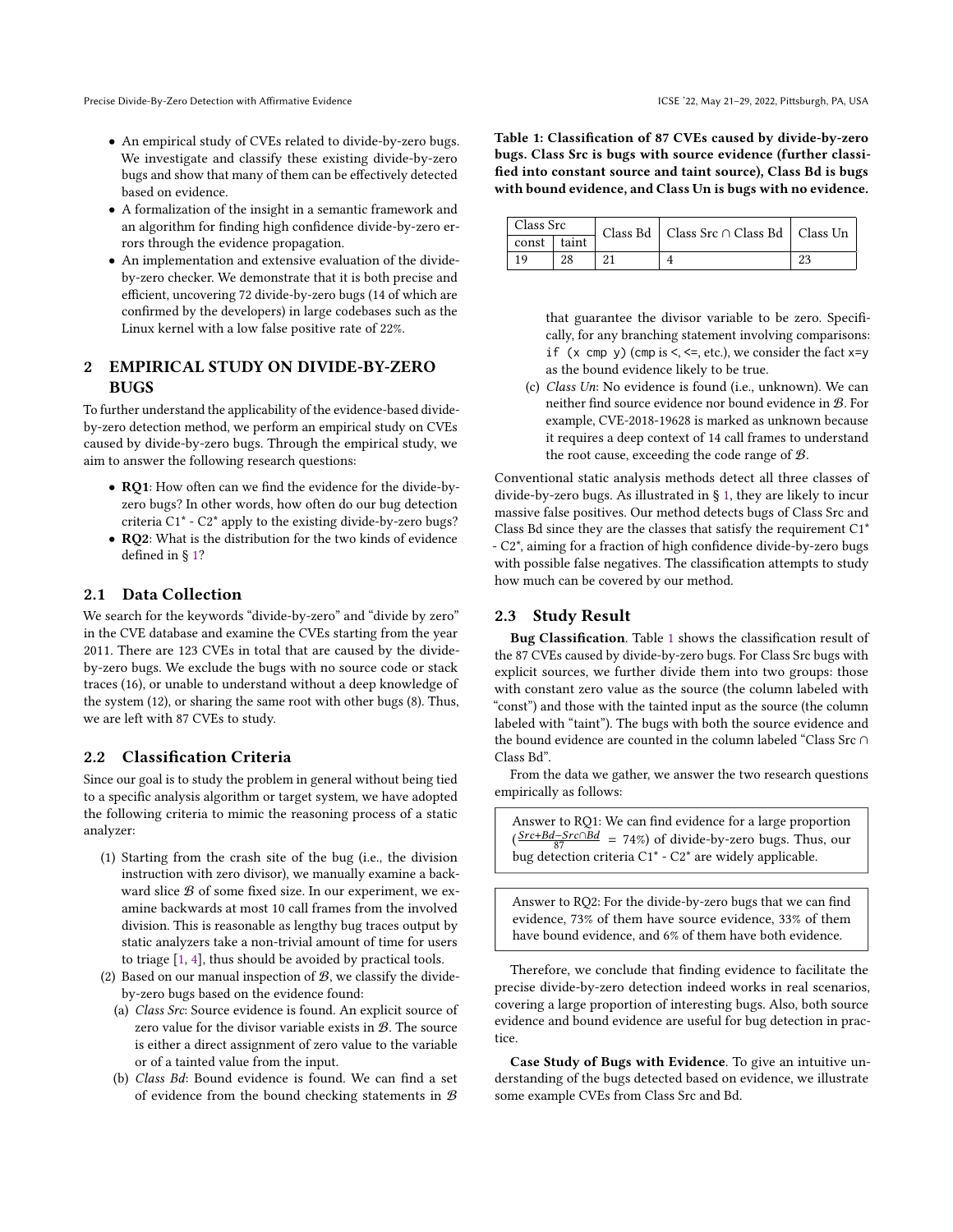<span id="page-3-0"></span>

|                | void start input gif(j compress ptr cinfo, cipeg source ptr sinfo) { |
|----------------|----------------------------------------------------------------------|
| $\overline{2}$ | U CHAR hdrbuf[10];                                                   |
| 3              | // ReadOK is a wrapper of fread                                      |
| 4              | if (!ReadOK(source->pub.input file, hdrbuf, 6))                      |
| 5              | EREXIT(cinfo, JERR GIF NOT);                                         |
| 6              | width = $LM$ to uint(hdrbuf, 0);                                     |
| 7              | height= LM to uint(hdrbuf, 2);                                       |
| 8              | $\frac{1}{x}$ use the second arg as divisor                          |
| 9              | DIVOP(cinfo, width * NUMCOLORS);                                     |
|                |                                                                      |

(a) Example #1: CVE-2021-20205

|                | <b>int</b> ApplyEvaluateOperator(RandomInfo *r, Quantum p, Operator op, <b>int</b> v) { |
|----------------|-----------------------------------------------------------------------------------------|
| 2              |                                                                                         |
| 3              | switch(op) {                                                                            |
| $\overline{4}$ | case DivideEvaluateOperator:                                                            |
| 5              | result = $p / (v == 0 ? 1 : v);$                                                        |
| 6              | break:                                                                                  |
|                | case GaussianNoiseEvaluateOperator:                                                     |
| 8              | $result = GenerateDifferentialNoise(r, p, GaussianNoise, v)$                            |
| 9              |                                                                                         |
| 10             |                                                                                         |
| 11             | int GenerateDifferentialNoise(RandomInfo $\star$ r, Quantum p, NoiseType ty, int v)     |
|                |                                                                                         |
| 12             |                                                                                         |
| 13             | noise = (OuantumRange $\star$ i / v);                                                   |
| 14             |                                                                                         |

(b) Example #2: CVE-2021-20176

#### Figure 2: Example of bugs with evidence.

Figure [2a](#page-3-0) shows a Class Src bug. The buffer hdrbuf is tainted by the call to ReadOK (Line 4), allowing it to parse the variable width to zero value, leading to a divide-by-zero bug at Line 9.

Figure [2b](#page-3-0) shows a Class Bd bug. At Line 5 of the code in Fig-ure [2b,](#page-3-0) the programmer explicitly checks the value of variable  $v$ against 0. We can propagate the checked bound as evidence to Line 8, uncovering a divide-by-zero bug inside the called function GenerateDifferentialNoise at Line 13. This bug is due to the fact that the programmer has missed the check at Line 8, which is successfully captured by the generated bound evidence.

Implications of our Findings. From the findings of our empirical study, we conclude that:

- (1) Many real divide-by-zero bugs do have the supporting evidence. In addition, both the source evidence and the bound evidence are useful for understanding existing divide-byzero bugs. Thus, criteria C1\*-C2\* for the divide-by-zero detection are applicable for a large proportion of divide-by-zero bugs.
- (2) Static analyzers can be designed to discover and reason about the evidence to achieve precise detection results, aiming for the high confidence bugs of Class Src and Class Bd.

# <span id="page-3-1"></span>3 OVERVIEW

In this section, we give an overview of our evidence-based divideby-zero detection method, using the motivating example in Figure [1.](#page-1-0)

Existing Approaches. Before presenting our approach, we first briefly discuss two conventional techniques for divide-by-zero detection and their drawbacks, namely the numerical abstract interpretation [\[8,](#page-11-7) [9,](#page-11-8) [25\]](#page-11-9) and the under-constrained symbolic execution [\[28\]](#page-11-10).

If we apply the polyhedra abstract domain [\[9\]](#page-11-8) that is an expressive domain capable of reasoning about the linear relations among variables, the branch statements from Line 15 to Line 18 in Figure [1](#page-1-0) will produce the following abstractions along the two paths:

$$
Abs_1: \{dx - dy \ge 0, dx - dy - diff + 1 = 0\}
$$
  
 
$$
Abs_2: \{dx - dy \le 0, diff + 1 = 0\}
$$

Since the two abstractions are joined to produce a sound overapproximation when paths merge in abstract interpretation, a severe precision loss can occur. Specifically, since  $Abs_1 \sqcup Abs_2$  =  ${diff \ge -1}$ , the analysis concludes that diff may be equal to zero and generates a false positive divide-by-zero bug for the call at Line 20. Thus, lacking path sensitivity, the numerical abstract interpretation can be imprecise for divide-by-zero detection.

On the other hand, the under-constrained symbolic execution performs the path-by-path exhaustive exploration, starting from the tested function move (recall we assume that the analysis does not track the function top\_fun). The analysis records the two paths in the function move reaching Line 20 as the following execution states:

$$
s_1 = (dx \ge dy) \land (diff = 1 + dx - dy)
$$
  
\n
$$
s_2 = (dx < dy) \land (diff = -1)
$$

With the path-sensitive state encoding, the under-constrained symbolic execution successfully proves that divide-by-zero cannot happen for Line 20. However, as illustrated in § [1,](#page-0-0) due to the presence of the under-constrained variables, we conclude that all three calls at Lines 25-27 of Figure [1](#page-1-0) can trigger divide-by-zero with two false positives. This is because all the execution paths reaching these lines have satisfiable constraints for triggering divide-by-zero. Thus, without finding the affirmative evidence, even a path-sensitive technique for divide-by-zero detection can be imprecise when faced with under-constrained variables.

To summarize, conventional approaches to divide-by-zero detection suffer from imprecision problems because they may lack path sensitivity or do not attempt to find evidence for potential bugs.

Our Approach. As illustrated in § [1,](#page-0-0) our work uses the criteria C1\* - C2\* to precisely report potential bugs. We argue that both path sensitivity of the analysis and finding affirmative evidence are crucial in achieving good precision. Thus, we seek to track the evidence path-sensitively to achieve the precise divide-by-zero detection.

For this purpose, the analysis needs to reason about the numerical computations path-sensitively and fuse the evidence in the analysis process. We propose to apply a dedicated symbolic domain Γ to track the numerical computation in the analysis pathsensitively and utilize the evidence to refine the analysis result. Specifically,  $\Gamma$  represents the abstract state for a variable  $v$  as a guarded symbolic value set  $\Gamma(v) = \{(va_1, c_1), \ldots, (va_k, c_k)\}\)$ , meaning that  $v == va_i$  may hold under the condition  $c_i$ . Note that it is nontrivial to compute Γ efficiently, and we defer the details of the algorithm to § [4.](#page-4-0) For the example in Figure [1,](#page-1-0) our analysis deduces that

$$
(1 + dx - dy, dx \ge dy), (-1, dx < dy) \in \Gamma(\text{diff})
$$

$$
(2 \times dx - (dy + d), true) \in \Gamma(dz)
$$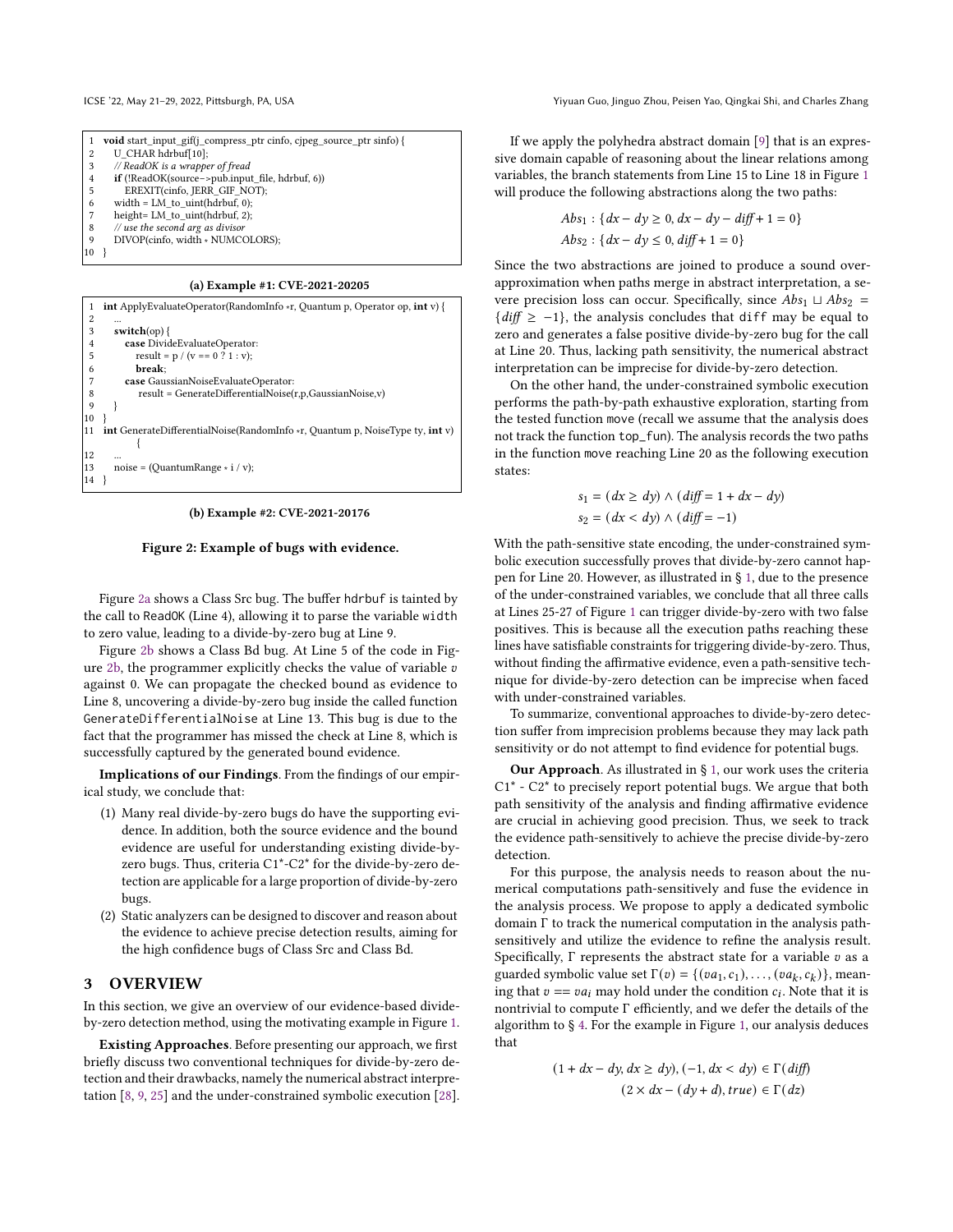Precise Divide-By-Zero Detection with Affirmative Evidence ICSE '22, May 21-29, 2022, Pittsburgh, PA, USA

The analysis successfully infers that no divide-by-zero can occur for Line 20 based on the path-sensitive representation of  $\Gamma(\text{diff})$ . However, it still reports two spurious divide-by-zero bugs for Lines 25-26, similar to the under-constrained symbolic execution approach, as the variables dx, dy, and d are under-constrained in Γ.

Thus, to further improve the precision, our analysis attempts to deduce the evidence for those under-constrained variables. First, it attempts to find the **source evidence** for dx, dy, and d by asking "Are these variables tainted?". The tracking of the source evidence can be done by the taint analysis [\[31\]](#page-11-11), following the value that originates from a bad source and checking where it flows to. In this example, no such source evidence exists. On the other hand, the analysis tries to find the **bound evidence** to constrain the underconstrained variables. As introduced in § [1,](#page-0-0) we generate the bound evidence  $v_1 = v_2$  from the bound checking statements that compare  $v_1$  with  $v_2$ , which represent the possible beliefs the programmers may have. For example, in Figure [1,](#page-1-0) Lines 15 compares dx with dy, while Line 21 compares dx with d and dy with d, causing the analysis to generate the following bound evidence:

$$
dx = dy, dx = d, dy = d
$$

How can we take advantage of the generated bound evidence to improve the precision of divide-by-zero detection? We treat the bound evidence as the additional constraints and propagate it to update the representation of Γ, such that the additional constraints are enforced. For the variable dz, from the bound evidence above and the guarded value  $(2 \times dx - (dy + d), true)$  for dz, we deduce that

$$
(2 \times a - (b + c), true) \in \Gamma(dz), a, b, c \in \{dx, dy, d\}
$$

Apparently,  $0 \in \Gamma(dz)$  and thus our analysis successfully reports Line 27 of Figure [1](#page-1-0) as a divide-by-zero bug. Meanwhile, since no evidence is inferred for dx or dy to be zero (i.e.,  $0 \notin \Gamma(dx)$ ,  $0 \notin \Gamma(dx)$  $\Gamma(dy)$ ), it avoids generating spurious reports at Lines 25-26.

In summary, our analysis encodes the possible values for the variables in the program path-sensitively using a symbolic domain. During the numerical inference process, it attempts to (1) directly find the source evidence and (2) propagate the generated bound evidence to refine the analysis result. Since we apply standard methods in tracking the source evidence, we mainly focus on utilizing the bound evidence in our method. There are two major challenges:

- How to efficiently compute the guarded symbolic value set  $\Gamma(v)$  for variable v? A naive approach that exhaustively enumerates all execution paths can be too expensive, wasting time exploring irrelevant paths.
- How to propagate bound evidence to refine the symbolic analysis result?

To address the first challenge, we utilize the data dependence analysis to slice away the irrelevant control flow paths for improving the efficiency. For the second challenge, we encode the bound evidence as the additional constraints for Γ and enforce these constraints when computing the guarded symbolic value sets.

<span id="page-4-1"></span>

| $Program\ P$    | ::= $fun+$                                                                 |
|-----------------|----------------------------------------------------------------------------|
| $Function\ fun$ | ::= $fun:(v_1,\ldots,v_n) \rightarrow r$                                   |
| $\{s\}$         |                                                                            |
| $Statement\ s$  | ::= $s_1; s_2   v := e$                                                    |
|                 | if $(v_1 \, comp\ v_2) s_2$ else $s_3$ , $cmp \in \{\leq, =\}$             |
|                 | $v := g(a_1, \ldots, a_n)   v := \phi(v_1, \ldots, v_n)$                   |
| $Expression\ e$ | ::= $v   c   tainted   e_1 \, op \, e_2, \, op \in \{+, -, \times, \div\}$ |

Figure 3: A simple programming language.

<span id="page-4-2"></span>

Figure 4: Augmented data dependence graph for Figure [1.](#page-1-0)

# <span id="page-4-0"></span>4 METHODOLOGY

#### 4.1 Preliminary Definitions

We formulate our analysis using a simple imperative programming language defined in Figure [3.](#page-4-1) The language is assumed in the static single assignment form [\[10\]](#page-11-12) in which each variable has a unique definition, and we denote the SSA phi function by  $\phi$ . We use  $v\ddot{\omega}$  to denote a variable  $v$  defined at the program location  $l$ . The language has standard semantics, and we omit a formal definition for brevity.

As mentioned in § [3,](#page-3-1) we utilize data dependence analysis to compute Γ efficiently. Specifically, the analysis operates over a sparse representation of the program called the augmented data dependence graph, defined as follows:

<span id="page-4-3"></span>**Definition 4.1.** An augmented data dependence graph  $G$  is a directed graph  $G = (V, E, L_V, L_E)$  where:

- (1)  $V = V_c \cup V_n \cup V_o \cup V_t$  is the set of nodes.  $V_c$  are constant values,  $V_n$  are variable definitions, and  $V_0$  are nodes corresponding to an arithmetic operation  $v_1$  op  $v_2$ , where  $v_1, v_2 \in V \setminus V_o$ .  $V_t$ is the set of tainted input sources.
- (2)  $E \in V \times V$  is the set of edges representing data dependence relations such that  $e = (v_1, v_2) \in E$  when  $v_1$  is used to define  $v_2$ .  $L_E$  labels any  $e \in E$  with a condition *cond* under which the value flow can happen.
- (3)  $L_V$  labels each node  $n \in V_n$  with  $(v@l, cond)$ . cond is the condition for  $v$ 's definition (i.e., for some execution to reach Line l).  $L_V$  also labels nodes in  $V_o$  with its arithmetic expression  $v_1$  op  $v_2$  and nodes in  $V_c$  with its constant  $c$ .

Example 4.1. Figure [4](#page-4-2) shows the augmented data dependence graph for the program in Figure [1.](#page-1-0) An arrow  $v_1 \rightarrow v_2$  indicates that  $v_1$  is used to define  $v_2$  (i.e.,  $(v_1, v_2) \in E$ ), and each arrow is labeled with a path condition under which the flow of value can happen (omitted in Figure [4](#page-4-2) if it is  $true$ ). Notice that arithmetic operations are also compactly encoded on the graph by introducing temporary variables  $t_1$ ,  $t_2$ , and  $t_3$  to represent intermediate computation results.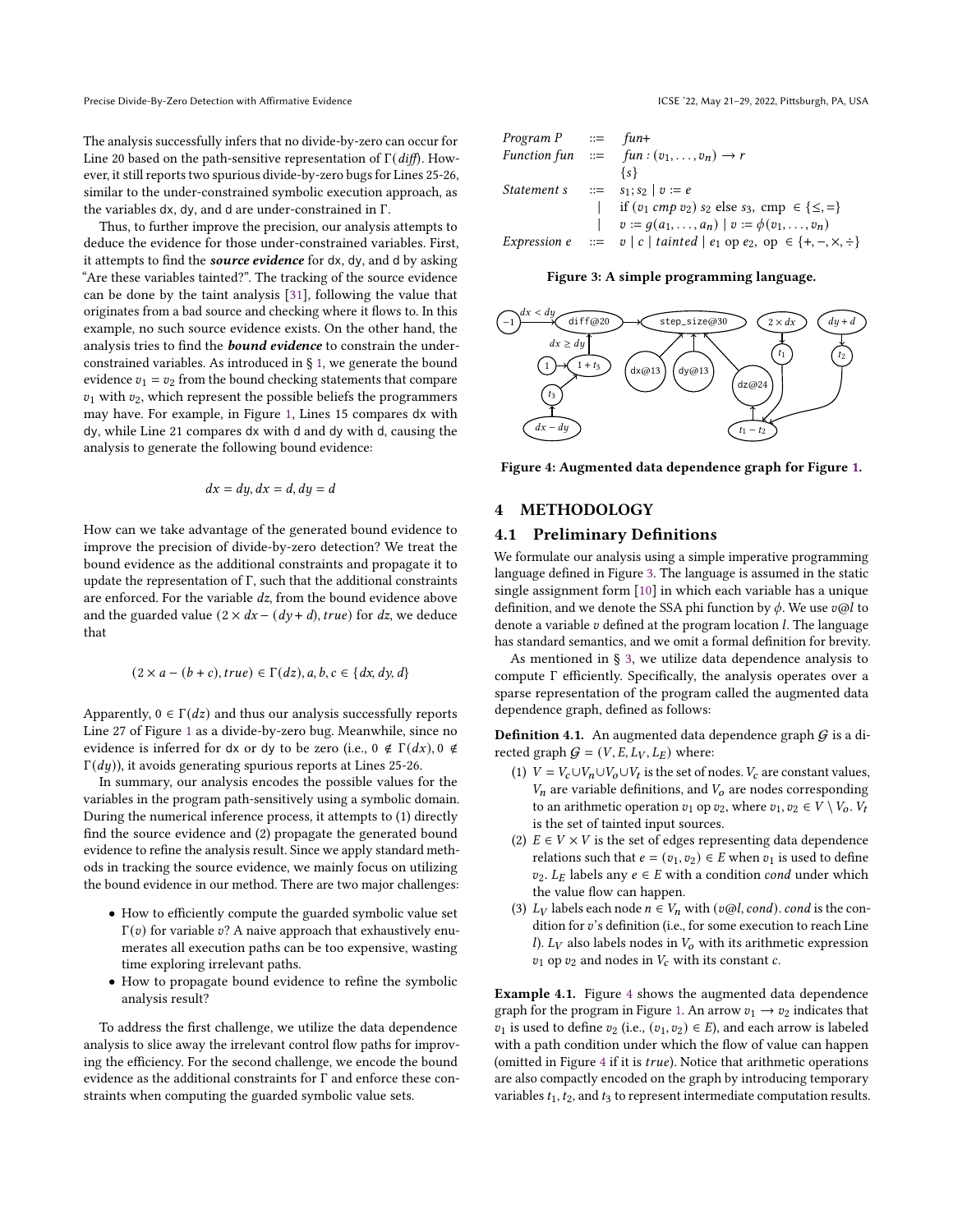As illustrated in § [3,](#page-3-1) to achieve precise divide-by-zero detection, our analysis needs to track numerical computations path-sensitively and utilize affirmative evidence to find high confidence bugs. For tracking numerical computations, we apply a symbolic domain Γ, formally defined as follows:

<span id="page-5-2"></span>Definition 4.2. The guarded symbolic value set domain is a mapping  $\Gamma \in V \longrightarrow \mathcal{P}(Val \times Cond)$ , where:

 $Val \stackrel{\text{def}}{=} \{c, \hat{v} | c \in \mathbb{Z}, v \in V\} \cup \{va_1 op\ va_2 \mid va_1, va_2 \in Val\}$ Cond  $\stackrel{\text{def}}{=}$  the set of path conditions

We use  $\hat{v}$  to denote an unknown symbolic value for a node  $v$ .

Γ encodes the symbolic values for variables path-sensitively. It maps a node  $v \in G$  to guarded value pairs of the form  $(va, c)$ , where  $va \in Val$  is a symbolic expression and c is the condition under which  $v$  may have the value  $va$ . The symbolic expression in  $Val$  is either a basic term (i.e., constant or unknown symbolic value) or a binary operation involving other symbolic expressions.

At a high level, our analysis first constructs the augmented data dependence graph  $G$  utilizing the existing method [\[29\]](#page-11-13). We then compute the guarded symbolic value set  $\Gamma(v)$  for a divisor variable v on-demand. Finally, we use the result  $\Gamma(v)$  in detecting divide-byzero bugs. Specifically, we compute  $\Gamma(v)$  by building and resolving a system of constraints for Γ. To improve the precision, our analysis is path-sensitive and evidence aware, encoding bound evidence as additional constraints. To remain efficient, we utilize data dependence relations in constructing and resolving constraints.

#### 4.2 Evidence-based Symbolic Analysis

Given a program  $P$  and a variable  $v$ , our evidence-based symbolic analysis shown in Algorithm [1](#page-5-0) computes the guarded symbolic value set for  $v$ . We build the augmented data dependence graph  $G$  for P using standard methods (Line 2), generate a system of constraints  $Cons(\Gamma)$  on-demand (Line 4), and solve the constraints to obtain the guarded symbolic value set for  $v$  (Lines 5-6).

§ [4.2.1](#page-5-1) demonstrates the process of on-demand constraints generation for a node  $n \in G$ , which is the node corresponding to a given variable  $v$ . We also generate bound evidence to produce additional constraints, further refining the result and improving the preci-sion. § [4.2.2](#page-6-0) discusses the procedure solve for resolving constraints and obtaining the solution Γ, which maps from variables to their guarded symbolic value sets.

<span id="page-5-1"></span>4.2.1 Symbolic Constraints Generation. Our analysis generates constraints for Γ from the program's augmented data dependence graph  $G$ . Before presenting the rules for constraint generation, we first define some operators for Γ (cf. Definition [4.2\)](#page-5-2):

<span id="page-5-3"></span>Definition 4.3. Operators and helper functions definitions for Γ:

<span id="page-5-0"></span>

|                                                        | <b>Algorithm 1:</b> Demand-driven evidence-based symbolic                                         |  |  |  |  |  |  |
|--------------------------------------------------------|---------------------------------------------------------------------------------------------------|--|--|--|--|--|--|
|                                                        | analysis.                                                                                         |  |  |  |  |  |  |
| <b>Input:</b> A program $P$ and a cared variable $v$ . |                                                                                                   |  |  |  |  |  |  |
|                                                        | <b>Output:</b> The guarded symbolic value set for $v$ .                                           |  |  |  |  |  |  |
| 1                                                      | <b>def</b> symbolicAnalysis( $P$ , $v$ ):                                                         |  |  |  |  |  |  |
| $\boldsymbol{2}$                                       | $G(V, E) \leftarrow \text{buildGraph}(P)$                                                         |  |  |  |  |  |  |
| 3                                                      | $n \leftarrow$ node in G corresponding to v                                                       |  |  |  |  |  |  |
| 4                                                      | $Cons(\Gamma) \leftarrow genConstraints(\mathcal{G}, n)$                                          |  |  |  |  |  |  |
| 5                                                      | $\Gamma \leftarrow \textbf{solve}(Cons(\Gamma))$                                                  |  |  |  |  |  |  |
| 6                                                      | return $\Gamma(n)$                                                                                |  |  |  |  |  |  |
| 7                                                      | <b>def</b> genConstraints( $G$ , n):                                                              |  |  |  |  |  |  |
| 8                                                      | $Cons(\Gamma) \leftarrow \emptyset$                                                               |  |  |  |  |  |  |
| 9                                                      | $Seq = \{v_i\} \leftarrow$ backward dfs order of $G$ starting from <i>n</i>                       |  |  |  |  |  |  |
| 10                                                     | <b>foreach</b> $v \in Reverse(Seq)$ <b>do</b>                                                     |  |  |  |  |  |  |
| 11                                                     | Apply the rules in Figure 5 and add the generated                                                 |  |  |  |  |  |  |
|                                                        | constraints to $Cons(\Gamma)$                                                                     |  |  |  |  |  |  |
| 12                                                     | end                                                                                               |  |  |  |  |  |  |
| 13                                                     | <b>return</b> $Cons(\Gamma)$                                                                      |  |  |  |  |  |  |
| 14                                                     | <b>def</b> solve(Cons( $\Gamma$ ):                                                                |  |  |  |  |  |  |
| 15                                                     | $\Gamma \leftarrow \lambda v. \emptyset$                                                          |  |  |  |  |  |  |
| 16                                                     | while $\Gamma$ has changed do                                                                     |  |  |  |  |  |  |
| 17                                                     | foreach $(C : \Gamma(o) \leftrightarrow S) \in Cons(\Gamma)$ do                                   |  |  |  |  |  |  |
| 18                                                     | $S' \leftarrow \Gamma(o) \cup \text{eval}(S, \Gamma)$<br>$\Gamma \leftarrow \Gamma[o \mapsto S']$ |  |  |  |  |  |  |
| 19                                                     |                                                                                                   |  |  |  |  |  |  |
| 20                                                     | end                                                                                               |  |  |  |  |  |  |
| 21                                                     | end                                                                                               |  |  |  |  |  |  |
| 22                                                     | return $\Gamma$                                                                                   |  |  |  |  |  |  |

- (1) The binary operator  $\widetilde{\rho p}$  on  $P ( Val \times Cond)$  is defined as:  $GV_1$   $\widetilde{op}$   $GV_2 = {\text{simply}}(va_1 \text{ op } va_2), c_1 \wedge c_2)$  |  $(va_1, c_1) \in$  $GV_1, (va_2, c_2) \in GV_2\}$
- (2) The logical and operation ∧ is extended to add an additional condition to a guarded value set  $S \in \mathcal{P}(Val \times Cond)$ : cond  $\wedge$  $S = \{(va, c \land cond) \mid (va, c) \in S\}.$
- (3) ∪ unions two guarded value sets  $S_1, S_2 \in \mathcal{P}(Val \times Cond)$  and combines guarding conditions for the same value:  $S_1 \dot{\cup} S_2 =$  $\{(va, c_1 \wedge c_2) | (va, c_1) \in S_1, (va, c_2) \in S_2\} \cup (S_1 \backslash S_2) \cup (S_2 \backslash S_1).$

Figure [5](#page-6-1) lists the inference rules for generating constraints for Γ based on *G*. We use  $S_1$  ←  $S_2$  to denote a weak update to the guarded value set  $S_1$  (i.e.,  $S_1 = S_1 \dot{\cup} S_2$ ), and  $\overrightarrow{cond}$  to denote data dependence edges (c.f. Definition [4.1\)](#page-4-3). The first five rules in Figure [5](#page-6-1) translate the data dependence relations in  $G$  to constraints for  $\Gamma$ . Rule *init-var* and Rule *init-op* indicate that every node  $n \in V_n \cup V_o$ is associated with an unknown symbolic value  $\hat{n}$ , meaning that the value for  $n$  is initially unknown. On the other hand, constant nodes have fixed values (Rule init-cst). For node encoding operations, the operator  $\widetilde{\rm op}$  is applied to the guarded symbolic value sets for the incoming nodes (Rule *operation*)<sup>[1](#page-0-1)</sup>. For a variable node  $n \in V_n$ , we aggregate the guarded symbolic value sets for all the nodes that  $n$  is data dependent on, and track the appropriate path conditions (Rule

<sup>&</sup>lt;sup>1</sup>For brevity, the rule only lists the case when both operand nodes are from  $V_n$ . Other cases can be transformed to it by introducing temporary variables.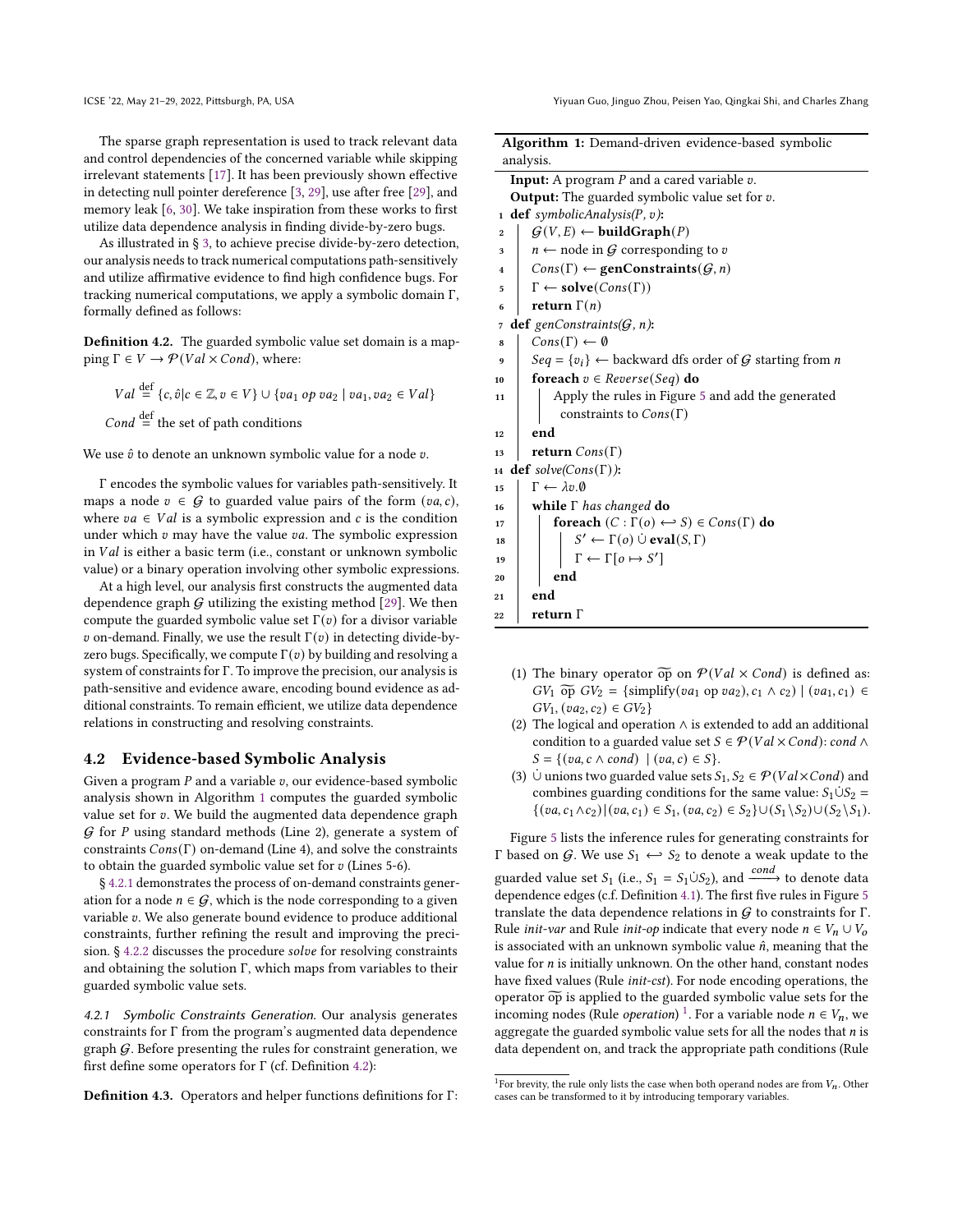<span id="page-6-1"></span>Precise Divide-By-Zero Detection with Affirmative Evidence ICSE '22, May 21-29, 2022, Pittsburgh, PA, USA

var

$$
n \in V_n, L_V(n) = (v, cond)
$$
  
init-var  $\Gamma(n) \leftrightarrow \{(\hat{n}, cond)\}$   
 $n \in V_0$   
init-op  $\frac{n \in V_0}{\Gamma(n) \leftrightarrow \{(\hat{n}, true)\}}$   
init-cst  $\frac{n \in V_c, L_V(n) = cst}{\Gamma(n) \leftrightarrow \{(\text{cst}, true)\}}$   
 $n \in V_0, L_V(n) = v_1$  op  $v_2$   
 $op_1 \rightarrow n, L_V(op_1) = (v_1, c_1)$   
operation  $\frac{op_2 \rightarrow n, L_V(op_2) = (v_2, c_2)}{\Gamma(n) \leftrightarrow \Gamma(op_1) \overline{op} \Gamma(op_2)}$   
 $op_1 \frac{cond_1}{\sqrt{n} \leftrightarrow \{V_n, L_V(n) = (v \otimes l, cond)$   
 $u_2 \neq 0$   
 $v_2 \neq 0$   
 $v_1 \in V_n, L_V(n) = (v \otimes l, cond)$   
Table  $\frac{v_1 \cdot \text{cm} \times \text{cm} \times \text{cm} \times \text{cm} \times \text{cm} \times \text{cm} \times \text{cm} \times \text{cm} \times \text{cm} \times \text{cm} \times \text{cm} \times \text{cm} \times \text{cm} \times \text{cm} \times \text{cm} \times \text{cm} \times \text{cm} \times \text{cm} \times \text{cm} \times \text{cm} \times \text{cm} \times \text{cm} \times \text{cm} \times \text{cm} \times \text{cm} \times \text{cm} \times \text{cm} \times \text{cm} \times \text{cm} \times \text{cm} \times \text{cm} \times \text{cm} \times \text{cm} \times \text{cm} \times \text{cm} \times \text{cm} \times \text{cm} \times \text{cm} \times \text{cm} \times \text{cm} \times \text{cm} \times \text{cm} \times \text{cm} \times \text{cm} \times \text{cm} \times \text{cm} \times \text{cm} \times \text{cm} \times \text{cm} \times \text{cm} \times \text{cm} \times \text{cm} \times \text{cm} \times \text{cm} \times \text{cm} \times \text{cm} \times \text{cm} \times \text{cm} \times \$ 

Figure 5: Rules for generating constraints from  $G_1 \rightarrow S_2$ abbreviates  $S_1 = S_1 \dot{\cup} S_2$ , and  $i \xrightarrow{cond} j$  abbreviates  $e = (i, j) \in$  $E, L_E(e) = cond.$ 

variable). The trans function is used for this reason and defined as:

$$
trans([(\Gamma(op_1), c_1), ..., (\Gamma(op_k), c_k)]) \stackrel{\text{def}}{=} \bigcup_{i=1}^k (c_i \wedge \Gamma(op_i))
$$

Finally, the condition associated with *n* in  $L_V(n)$  is added to  $\Gamma(n)$ .

<span id="page-6-2"></span>**Example 4.2.** For  $G$  shown in Figure [4,](#page-4-2) we can apply the above inference rules to build the following constraints (the constraints for temporary variables are left out for brevity):

$$
\Gamma(\text{step\_size}) \longleftrightarrow \Gamma(\text{diff}) \cup \Gamma(\text{dx}) \cup \Gamma(\text{dy}) \cup \Gamma(\text{dz})
$$
 (1)

$$
\Gamma\left(\text{diff}\right) \longleftrightarrow \text{trans}\left(\left[\left(\Gamma(-1), \, dx < \, dy\right)\right],\right. \tag{2}
$$

$$
(\Gamma(1) \tilde{+} (\Gamma(dx) \tilde{-} \Gamma(dy)), dx \ge dy)] (3)
$$

$$
\Gamma(dz) \longleftrightarrow \Gamma(2) \widetilde{\times} \Gamma(dx) \widetilde{\div} (\Gamma(dy) \widetilde{\div} \Gamma(d)) \tag{4}
$$

$$
\Gamma(v) \leftarrow \{(\hat{v}, true)\}, v \in \{step\_size, dx, dz, diff, dy, d\} \quad (5)
$$

Since we build the constraints from the augmented data dependence graph shown in Figure [4,](#page-4-2) only relevant path conditions are encoded in the constraint representation. For instance, no branch con-dition in Figure [1](#page-1-0) can affect the value of dz, i.e.,  $dz = 2 \times dx - (dy + d)$ holds on all eight execution paths. The above constraint (4) effectively captures this fact, indicating that  $\Gamma(dz)$  is dependent on  $\Gamma(dx)$ , Γ(dy), and Γ(d) without distinguishing among different execution paths, which are irrelevant in this case.

Generating Bound Evidence. Although we have shown how to generate constraints for Γ according to the data dependence relations on  $G$ , the presence of under-constrained variables in the analysis can still lead to imprecision, as illustrated in § [1.](#page-0-0) The key challenge is to infer additional information for these underconstrained variables when solely relying on the data dependence relations gives imprecise results.

As motivated in § [1,](#page-0-0) a bound checking statement if  $(v_1 \text{ cmp } v_2)$ reveals programmer's beliefs about the values of the checked variables: a comparison between  $v_1$  and  $v_2$  suggests that the programmer may believe that  $v_1 = v_2$ , which we call a *bound evidence*. Bound evidence can aid in providing additional information for the underconstrained variables, e.g., it is used to infer  $0 \in \Gamma(dz)$  as discussed in § [3.](#page-3-1) Therefore, we propose to generate additional constraints on Γ for bound evidence. Specifically, Rule bound-evi of Figure [5](#page-6-1) will unify the guarded symbolic value sets for the compared variables  $v_1$  and  $v_2$  to  $\Gamma(v_1)$   $\cup$   $\Gamma(v_2)$ . These additional evidence constraints, together with the data dependence constraints generated before will be resolved later to propagate evidence according to the data dependence relations.

<span id="page-6-3"></span>Example 4.3. In our motivating example of Figure [1,](#page-1-0) the two bound checking statements at Line 15 and Line 21 will cause the analysis to generate bound evidence. Applying Rule bound-evi, we obtain the additional constraints:

$$
\Gamma(dx), \Gamma(dy) \longleftrightarrow \Gamma(dx) \cup \Gamma(dy) \tag{6}
$$

$$
\Gamma(dx), \Gamma(d) \longleftrightarrow \Gamma(dx) \cup \Gamma(d) \tag{7}
$$

 $\Gamma(dy), \Gamma(d) \leftrightarrow \Gamma(dy) \cup \Gamma(d)$  (8)

We know from the above constraints that the symbolic values for  $dx$ ,  $dy$ , and  $d$  are unified. As we will see later, this information refines the constraints generated in Example [4.2](#page-6-2) and helps us to infer the evidence for dz to be zero.

On-demand Constraints Generation. In Algorithm [1,](#page-5-0) the procedure  $genConstraints$  generates a system of constraints  $Cons(\Gamma)$ on-demand from  $G$  and a given node  $n$ . Specifically, we perform a backward depth-first traversal on  $G$  starting from  $n$  (Line 9). This effectively computes a slice of  $G$  affecting the value of  $n$ . Following the reverse node order of this DFS traversal, we collect constraints using the rules in Figure [5](#page-6-1) (Lines 10-12) and finally return these constraints at Line 13. The order ensures that the rules for  $v_1$  come before  $v_2$  if  $v_1$  is used to define  $v_2$ 's value, thus speeding up the convergence of the solving process introduced later, similar to data flow analysis [\[2\]](#page-10-4).

<span id="page-6-0"></span>4.2.2 Constraint Resolution. Given a set of constraints Cons(Γ), the procedure *solve* in Algorithm [1](#page-5-0) computes its solution, which is a mapping Γ from nodes to guarded symbolic value sets. At a high level, Γ starts with an initial state mapping any node to the empty set (Line 15) and is iteratively updated according to the constraints  $Cons(\Gamma)$ . Notice that each constraint in  $Cons(\Gamma)$  is built from the rules in Figure [5](#page-6-1) and, thus, has the syntactic form  $\Gamma$ ( $o$ )  $\leftrightarrow$ S. For updating  $\Gamma$ ( $o$ ), we calculate the result of the set operation encoded by S, denoted by  $eval(S, \Gamma)$  at Line 18. The calculation result is combined with the old value  $\Gamma$ (*o*) using the ∪ operator (c.f. Definition [4.3\)](#page-5-3) to produce the updated value set  $S'$  for  $o$  (Lines 18-19), since  $\leftrightarrow$  represents a weak update. The algorithm finishes when no constraint causes an update to Γ anymore (Lines 16-21).

<span id="page-6-4"></span>Example 4.4. For the constraints (4)-(5) shown in Example [4.2,](#page-6-2) Lines 18-19 of the solve procedure compute the guarded symbolic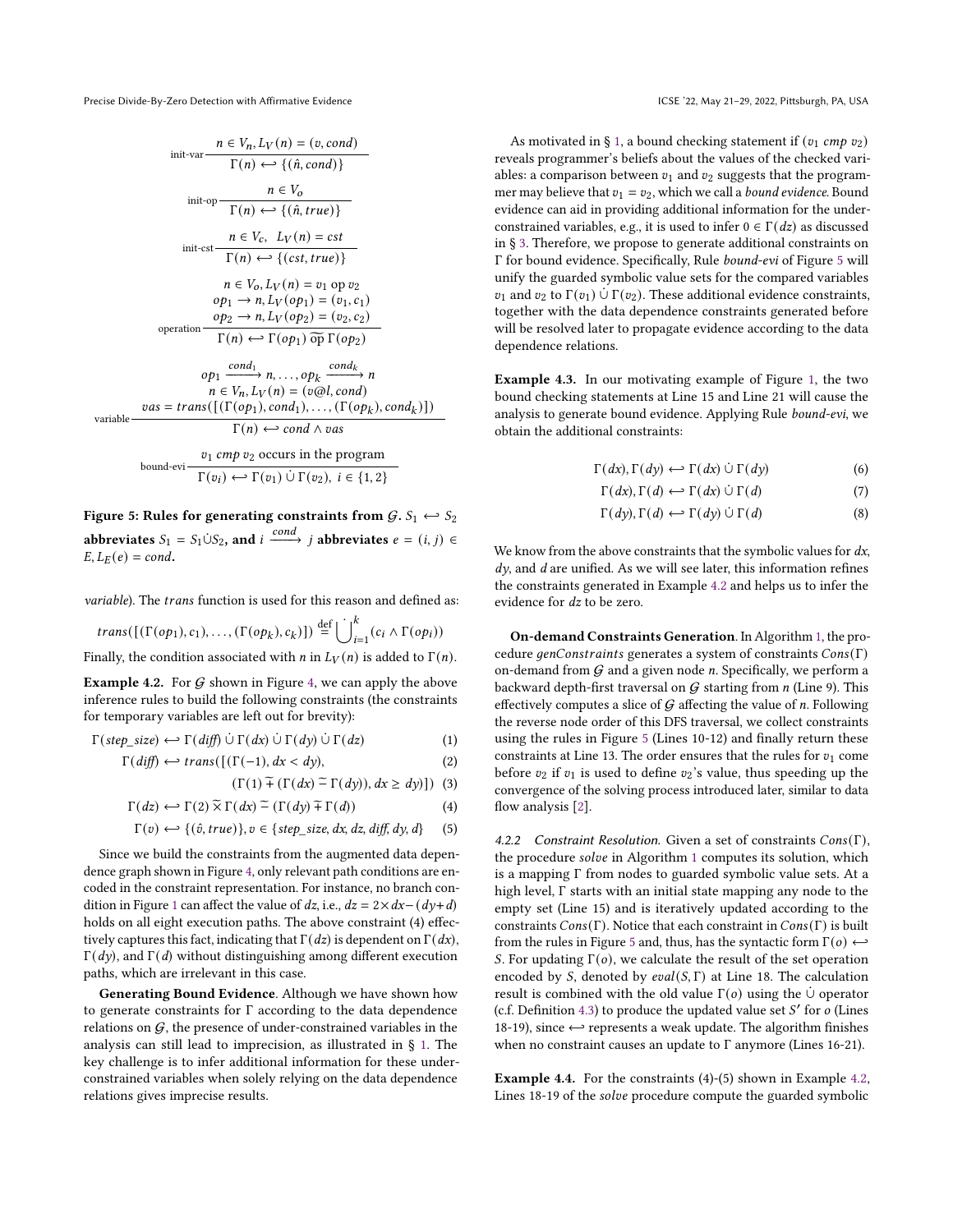value set for dz as follows:

$$
\Gamma(dz) = \{ (\hat{dz}, true) \} \dot{\cup}
$$
  

$$
\{ (2, true) \} \tilde{\times} \{ (\hat{dx}, true) \} \tilde{=} \{ (\{ (\hat{dy}, true) \} \tilde{+} \{ (\hat{d}, true) \} )
$$
  

$$
= \{ (2 \times \hat{dx} - (\hat{dy} + \hat{d}), true), (\hat{dz}, true) \}
$$

Constraints (6)-(8) from Example [4.3](#page-6-3) further refines the result to:

$$
\Gamma(dz) = \{ (2 \times \hat{a} - (\hat{b} + \hat{c}), true), (\hat{dz}, true) | a, b, c \in \{dx, dy, d\} \}
$$

Since  $(0, true) \in \Gamma(dz)$ , we have found the evidence for the variable dz to trigger divide-by-zero.

The above example shows the advantage of generating and resolving constraints from  ${\cal G}$  according to the data dependence relations. Our constraints are compact, i.e., resolving the constraints does not require reasoning about the irrelevant control flow paths. In contrast, an exhaustive approach such as symbolic execution needs to enumerate all eight paths in the function move of Figure [1,](#page-1-0) just to figure out the guarded symbolic value set for  $dz$ :

| Path                                                                       | dz                      |
|----------------------------------------------------------------------------|-------------------------|
| $c_1 = dx \ge dy \wedge dx \ge d \wedge dy \ge d$ $2 \times dx - (dy + d)$ |                         |
| .                                                                          | $\cdot$ $\cdot$ $\cdot$ |
| $c_8 = dx < dy \wedge dx < d \wedge dy < d$ 2×dx – $(dy + d)$              |                         |

The constraints built by the exhaustive path enumeration would have been overly redundant:

$$
\Gamma(dz) \leftrightarrow trans([\Gamma(2) \tilde{\times} \Gamma(dx) \tilde{-} (\Gamma(dy) \tilde{+} \Gamma(d)), c_1)])
$$
  
...

$$
\Gamma(dz) \leftarrow trans(\left[ (\Gamma(2) \widetilde{\times} \Gamma(dx) \widetilde{-} (\Gamma(dy) \widetilde{+} \Gamma(d)), c_8) \right])
$$

Since  $c_1 \vee \cdots \vee c_8 \equiv true$ , the above constraints are equivalent to our generated constraint (4) in Example [4.2.](#page-6-2)

One noteworthy point about the solve procedure is that it can produce a value set  $S'$  with a large size. To keep the analysis tractable, we join the additional values for variable  $v$  to its sound abstraction  $\hat{v}$  when the size of  $\Gamma(v)$  has reached a predefined threshold. In this work, we choose the threshold to be 20 by experience.

#### 4.3 Divide-by-Zero Bug Detection

Our system, Wit, for precise divide-by-zero detection is shown in Algorithm [2.](#page-7-0) Specifically, given a program  $P$ , a divisor variable  $v$ , and the location  $l$  of the division instruction, Algorithm [2](#page-7-0) returns whether a divide-by-zero bug may happen at  $l$ . We first call symbolicAnalysis of Algorithm [1](#page-5-0) using  $P$  and  $v$  as arguments to obtain the guarded symbolic value set  $S$  for  $v$  (Line 2). Divide-by-zero detection is achieved by enumerating each guarded value ( $va$ ,  $cond$ ) in  $S$  to check for the bug condition.

To report a divide-by-zero bug, we adhere to the criteria C1\* -  $C2^*$  mentioned in § [1.](#page-0-0) First, according to  $C1^*$ , the conjunction of the path condition and the error condition should be satisfiable. In Algorithm [2,](#page-7-0) the path condition is denoted by  $pc$ , consisting of the condition  $C$  for reaching the division instruction and the guarding condition cond for the checked value va (Line 5). The error condition is simply  $va = 0$ . Therefore, Line 6 checks the satisfiability of  $pc \wedge va = 0$  for determining C1<sup>\*</sup>. Second, according to  $C2^*$ , the concerned symbolic value  $va$  should have the affirmative evidence to be zero:

ICSE '22, May 21–29, 2022, Pittsburgh, PA, USA Yiyuan Guo, Jinguo Zhou, Peisen Yao, Qingkai Shi, and Charles Zhang

<span id="page-7-0"></span>

| Algorithm 2: Divide-by-zero bug detection by WIT.                 |  |  |  |  |
|-------------------------------------------------------------------|--|--|--|--|
| <b>Input:</b> A program $P$ .                                     |  |  |  |  |
| <b>Input:</b> A divisor variable $v$ and the location $l$ for the |  |  |  |  |
| division instruction.                                             |  |  |  |  |
| <b>Output:</b> Whether divide-by-zero may happen at l             |  |  |  |  |
| <b>def</b> $decideBug(P, v, l)$ :<br>$\mathbf{1}$                 |  |  |  |  |
| $S \leftarrow$ symbolic Analysis $(P, v)$<br>$\boldsymbol{2}$     |  |  |  |  |
| $C \leftarrow$ path condition for reaching l<br>3                 |  |  |  |  |
| <b>foreach</b> $(va, cond) \in S$ do<br>$\overline{\mathbf{4}}$   |  |  |  |  |
| $pc \leftarrow C \wedge cond$<br>5                                |  |  |  |  |
| if $SAT(pc \wedge va = 0)$ then<br>6                              |  |  |  |  |
| if tainted $(va)$ then<br>7                                       |  |  |  |  |
| return true<br>8                                                  |  |  |  |  |
| else if $UNSAT(pc \wedge va \neq 0)$ then<br>9                    |  |  |  |  |
| return true<br>10                                                 |  |  |  |  |
| end<br>11                                                         |  |  |  |  |
| <b>return</b> false<br>12                                         |  |  |  |  |

$$
v \in V_t, v \xrightarrow{cond}_{*} v', SAT(cond)
$$
  
 
$$
tainted(v') = true
$$

## Figure 6: Criteria for propagating the tainted flag.

- Source evidence: If  $va$  comes from the tainted input, we can report a divide-by-zero bug (Lines 7-8). For taint detection, we can apply any existing taint analysis to compute the tainted nodes on  $G$ . Specifically, we use Rule taint-evi in Figure [6:](#page-7-1) a node is tainted if it is data dependent on the tainted input and the condition of the value flow is satisfiable.
- Bound evidence: Otherwise, we report a divide-by-zero bug if va must be zero under the condition  $pc$  (Lines 9-10). This can happen for two reasons: either the symbolic value va is literally constant zero, or it is forced to be zero by the condition  $pc$  (e.g., when  $pc = -1 < va < 1$ ). Recall that the bound evidence is encoded as additional constraints in  $Cons(\Gamma)$  during the analysis and can implicitly enforce va to be zero, it is thus more likely to satisfy the must query.

For the program in Figure [1,](#page-1-0) Algorithm [1](#page-5-0) deduces that  $(0, true) \in$  $\Gamma(dz)$  as illustrated by Example [4.4.](#page-6-4) Thus, Lines 9-10 of Algorithm [2](#page-7-0) report a divide-by-zero bug for the variable dz.

# 5 EVALUATION

<span id="page-7-1"></span>tai

We implement WIT based on LLVM [\[20\]](#page-11-15). Similar to previous works on static bug detection [\[3,](#page-10-2) [29,](#page-11-13) [30,](#page-11-14) [32\]](#page-11-16), we unroll each loop once in control flow graphs and call graphs. Our experimental evaluation is designed to answer the following research questions:

- RQ3: The effectiveness of Wit. Particularly,
	- RQ3.1: How does our intuition of evidence-based reasoning affect the analysis precision?
	- RQ3.2: Compared to the conventional evidence agnostic method, how many bugs are missed by WIT? What are the reasons for missing them?
	- RQ3.3: Can WIT detect real-world divide-by-zero bugs?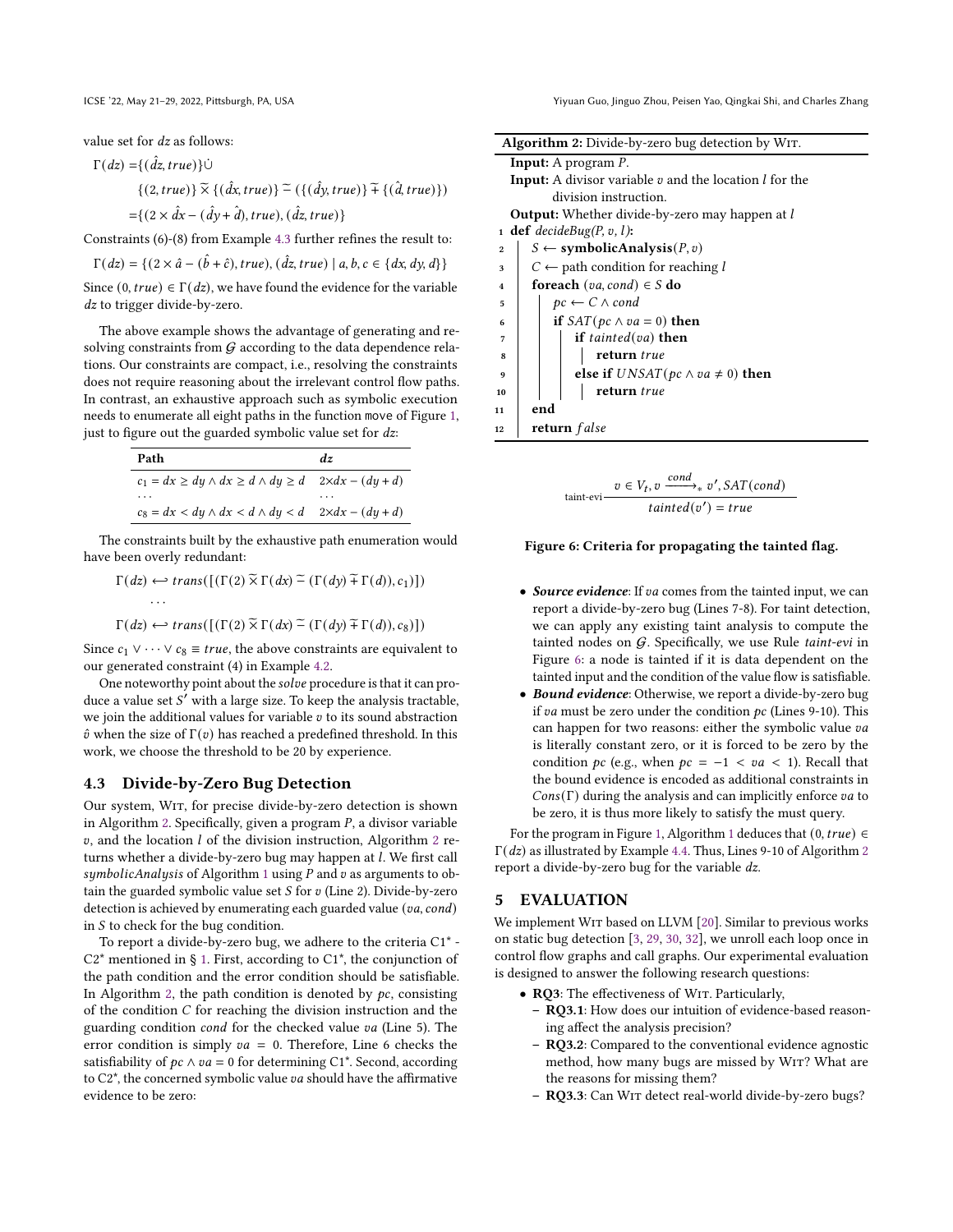<span id="page-8-0"></span>Precise Divide-By-Zero Detection with Affirmative Evidence ICSE '22, May 21-29, 2022, Pittsburgh, PA, USA

Table 2: Selected projects for evaluation.

| Project      | Loc     | #Div/KLoC |  |  |
|--------------|---------|-----------|--|--|
| masscan      | 34k     | 5.4       |  |  |
| goaccess     | 53k     | 1.1       |  |  |
| libuv        | 59k     | 0.8       |  |  |
| redis        | 131k    | 5.0       |  |  |
| git          | 226k    | 4.5       |  |  |
| vim          | 354k    | 1.8       |  |  |
| ImageMagick  | 382k    | 6.6       |  |  |
| openssl      | 465k    | 4.1       |  |  |
| systemd      | 600k    | 5.0       |  |  |
| php          | 1,012k  | 1.3       |  |  |
| gdb          | 1,932k  | 1.6       |  |  |
| Linux kernel | 15.164k | 2.1       |  |  |

• RQ4: How does WIT perform compared with existing divideby-zero detectors?

#### 5.1 Experimental Setup

**Subjects**. We have selected 12 open source  $C/C++$  projects to perform the evaluation, shown in Table [2.](#page-8-0) Our selection criteria are as follows:

- Popularity: The selected projects are popular (e.g., have at least 10K stars on GitHub) and actively maintained.
- Generality: The projects cover different sizes (ranging from tens of thousands to tens of millions of lines of code) and functionalities (including operating system, image processing, database system, network library, etc.)
- Intensive use of division instruction: The projects perform division operation intensively, e.g., they contain 3.3 division instructions every 1k lines of code on average.

Environment. The experiments were performed on a computer with two 20 core processors Intel(R) Xeon(R) CPU E5-2698 v4@2.20GHz and 256GB physical memory running Ubuntu-16.04.

Open Data. The results of our empirical study and confirmed bugs detected by WIT are available at the link: [https://github.com/](https://github.com/yiyuaner/ICSE-2022-Wit-data) [yiyuaner/ICSE-2022-Wit-data.](https://github.com/yiyuaner/ICSE-2022-Wit-data)

# 5.2 Effectiveness of Divide-by-Zero Detection

To study the effectiveness of the evidence-based symbolic analysis algorithm, we compare Wit with its variant Wit−. Wit<sup>−</sup> is the evidence agnostic path-sensitive method. In Wit−, we remove Rule bound-evi from Figure [5](#page-6-1) and report an error whenever the condition is satisfiable, i.e., whenever the check at Line 6 of Algorithm [2](#page-7-0) passes. All other aspects of W<sub>IT</sub><sup>−</sup> are the same as W<sub>IT</sub>.

Table [3](#page-8-1) shows the experiment result. We compare the total number of bug reports, the false positive rate, and the analysis time for W<sub>IT</sub> and W<sub>IT</sub><sup>−</sup>. For each variant on a specific project, we examine its list of output reports and stop if the number of false positives has exceeded 200 (when this happens, we use "NA" to denote its false positive rate). WIT effectively reports 95 divide-by-zero bugs (72 of them are true positives) among 12 real-world applications,

<span id="page-8-1"></span>Table 3: Divide-by-zero detection on real-world projects. WIT<sup>−</sup> represents a variant of WIT unaware of evidence.

|              | # of reports   |         | FP rate    |         | Analysis time     |                                |
|--------------|----------------|---------|------------|---------|-------------------|--------------------------------|
| Project      | Wтт            | $W1T^-$ | <b>WIT</b> | $W1T^-$ | WIT               | $W1T^-$                        |
| masscan      | 3              | 10      | 30%        | 80%     | 4m24s             | 6m                             |
| goaccess     | $\overline{c}$ | 15      | $\Omega$   | 80%     | 1 <sub>m38s</sub> | 1 <sub>m33s</sub>              |
| libuv        | 1              | 3       | $\theta$   | 67%     | 1 <sub>m32s</sub> | 1 <sub>m29s</sub>              |
| redis        | 1              | 20      | $\Omega$   | 95%     | 23m12s            | 23 <sub>m</sub> 9 <sub>s</sub> |
| git          | 10             | 29      | 40%        | 79%     | 38 <sub>m3s</sub> | 34m34s                         |
| vim          | $\overline{4}$ | 32      | 25%        | 88%     | 109m55s           | 109m12s                        |
| ImageMagick  | 5              | 47      | 20%        | 89%     | 196m39s           | 189m10s                        |
| openssl      | $\overline{c}$ | 18      | $\Omega$   | 89%     | 31m55s            | 31m48s                         |
| systemd      | 5              | 20      | 60%        | 90%     | 202m8s            | 183m21s                        |
| php          | 4              | 17      | 50%        | 88%     | 104m38s           | 94m21s                         |
| gdb          | 5              | 213     | 20%        | 96%     | 248m28s           | 299m1s                         |
| Linux kernel | 53             | 2839    | 19%        | NA      | 425m35s           | 452m12s                        |

<span id="page-8-2"></span>Table 4: Distribution of true positives reported by WIT (the column "Total") into Class Src and Class Bd. The column "Missed" shows the number of true positives reported by WIT<sup>-</sup> but missed by WIT.

|    | <b>Src</b> |       | <b>Bd</b> Missed |
|----|------------|-------|------------------|
| 2  | 2          | 0     | 0                |
| 2  | 2          | 0     | 1                |
| 1  | 0          | 1     | 0                |
| 1  | 1          | 0     | 0                |
| 6  | 4          | 2     | O                |
| 3  | 1          | 2     | 1                |
| 4  | 3          | 2     | 1                |
| 2  | 1          | 1     | 0                |
| 2  | 1          | 1     | O                |
| 2  | 0          | 2     | O                |
| 4  | 3          | 1     | 4                |
| 43 | 36         | 10    |                  |
|    |            | Total |                  |

<span id="page-8-3"></span>Table 5: Divide-by-zero bugs confirmed by developers.

|  |  | git Linux gdb Image goaccess libuv openssl vim systemd |  |  |
|--|--|--------------------------------------------------------|--|--|
|  |  | 1 4 1 2 2 1 1 1 1                                      |  |  |

with a low average false positive rate of 22%. In contrast, WIT<sup>-</sup> has an average false positive rate of 86%.

| Answer to RQ3.1: The precision of WIT greatly outperforms       |
|-----------------------------------------------------------------|
| its no-evidence counterpart, proving the significance of affir- |
| mative evidence for precise divide-by-zero detection.           |

Table [4](#page-8-2) shows the distribution of true positives reported by Wit and the number of true positives detected by Wit<sup>−</sup> but missed by WIT. From the table, we conclude that both source and bound evidence are useful in precisely detecting divide-by-zero bugs. Besides, WIT misses 12% of the true positives detected by WIT<sup>-</sup> on average,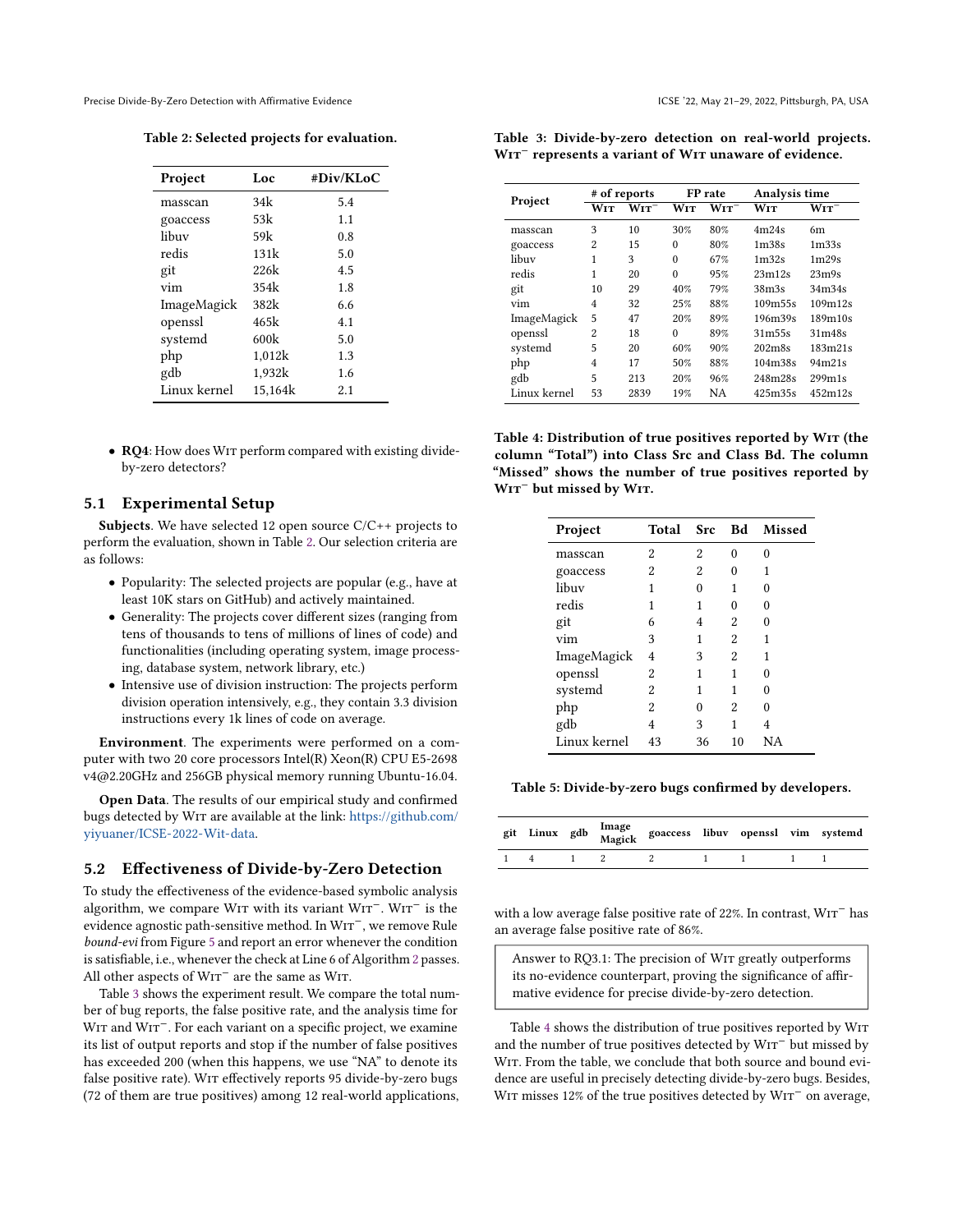<span id="page-9-0"></span>

| 1              | <b>int</b> blk_mq_map_queues(blk_mq_queue_map *qmap) {     |
|----------------|------------------------------------------------------------|
| 2              | <b>unsigned</b> *map = $qmap->mq_map$ ;                    |
| 3              | <b>unsigned</b> $nr$ queues = $qmap$ -> $nr$ queues;       |
| $\overline{4}$ | <b>unsigned</b> cpu, first_sibling;                        |
| 5              | <b>unsigned</b> $q = 0$ ;                                  |
| 6              | for_each_possible_cpu(cpu) {                               |
| 7              | $\mathbf{if}$ (q < nr_queues) {                            |
| 8              | $map[cpu] = queue_index(qmap, nr_queues, q++);$            |
| 9              | $\}$ else $\{$                                             |
| 10             | $\mathbf{if}$ (first_sibling == cpu)                       |
| 11             | $map[cpu] = queue_index(qmap, nr_queues, q++);$            |
| 12             |                                                            |
| 13             |                                                            |
| 14             | ł                                                          |
| 15             |                                                            |
| 16             | int queue_index(blk_mq_queue_map *qmap,                    |
| 17             | unsigned $nr_$ queues, const int q)                        |
| 18             |                                                            |
| 19             | <b>return</b> qmap->queue_offset + $(q \% nr_q)$ -queues); |
| 20             |                                                            |

Figure 7: A confirmed divide-by-zero bug in Linux kernel.

which is relatively low considering its drastic precision improvement. Most of the missed bugs are due to the incomplete modeling of the taint sources, i.e., the analysis fails to identify certain APIs as the taint sources, thus missing the source evidence and fails to report certain bugs. WIT currently models some common taint sources from the standard C library but each target program may contain its specific taint sources that we do not know beforehand.

Answer to RQ3.2: WIT only misses a small proportion of bugs compared with its no-evidence counterpart Wit−, mainly due to its incomplete modeling of the taint sources.

We report the detected true positives and 14 bugs have been confirmed by the developers, as shown in Table [5.](#page-8-3) Figure [7](#page-9-0) shows a real divide-by-zero bug Wit discovered from the Linux kernel. The function queue\_index uses nr\_queues as a divisor, which comes from the unknown input argument qmap->nr\_queues. Since the analysis generates a bound evidence q=nr\_queues from Line 7 of Figure [7](#page-9-0) and q is assigned zero value in Line 5, it deduces that nr\_queues may be zero and reports a divide-by-zero bug.

Answer to RQ3.3: WIT is capable of detecting real divide-byzero bugs: it has found 72 divide-by-zero bugs, 14 of which have been confirmed by the developers.

#### 5.3 Comparison with Existing Detectors

We compare WIT with three competing tools, namely Crab [\[18\]](#page-11-17), Infer [\[5\]](#page-10-5), and Clang Static Analyzer (CSA). Crab adopts numerical abstract interpretation, Infer takes the bi-abduction theorem proving technique, and CSA performs local symbolic execution.

Comparing with Crab. We instrument the program by asserting the divisor variable to be non-zero and use Crab to verify the inserted assertions with the interval domain  $[8]^2$  $[8]^2$  $[8]^2$ . When Crab fails to verify the safety of a division instruction, it emits a warning as a potential divide-by-zero bug. We cannot directly evaluate the

ICSE '22, May 21–29, 2022, Pittsburgh, PA, USA Yiyuan Guo, Jinguo Zhou, Peisen Yao, Qingkai Shi, and Charles Zhang

Table 6: Analysis results for Crab.

<span id="page-9-1"></span>

| Project      | #Warnings | Warning ratio | Time                             |
|--------------|-----------|---------------|----------------------------------|
| massscan     | 74        | 66%           | 1 <sub>m43s</sub>                |
| goaccess     | 9         | 53%           | 0 <sub>m34s</sub>                |
| libuv        | 6         | 27%           | 0m15s                            |
| redis        | 542       | 36%           | 200m30s                          |
| git          | 128       | 58%           | 175m49s                          |
| vim          | 174       | 42%           | 111 <sub>m</sub> 29 <sub>s</sub> |
| ImageMagick  | 102       | 27%           | 389m49s                          |
| openssl      | 111       | 60%           | 5m26s                            |
| systemd      | 925       | 43%           | 68m41s                           |
| php          | 101       | 13%           | 141 <sub>m</sub> 30 <sub>s</sub> |
| gdb          | 165       | 57%           | 20m10s                           |
| Linux kernel | OOM       | OOM           | OOM                              |

<span id="page-9-2"></span>Table 7: Divide-by-zero detection results for Infer and CSA. NA denotes the false positive rate when no bug is reported.

| Project      | # of reports |                         | FP rate  |            | Analysis time     |                               |
|--------------|--------------|-------------------------|----------|------------|-------------------|-------------------------------|
|              | Infer        | <b>CSA</b>              | Infer    | <b>CSA</b> | Infer             | <b>CSA</b>                    |
| masscan      | $\Omega$     | $\Omega$                | NA       | <b>NA</b>  | 1 <sub>m4s</sub>  | 4 <sub>m</sub> 8 <sub>s</sub> |
| goaccess     | 1            | $\theta$                | $\theta$ | NA.        | 3m27s             | 10 <sub>m59s</sub>            |
| libuv        | $\Omega$     | $\Omega$                | NA       | <b>NA</b>  | 3m13s             | 4m47s                         |
| redis        | 4            | 1                       | 50%      | $\Omega$   | 8m47s             | 15 <sub>m37s</sub>            |
| git          | 7            | $\Omega$                | 100%     | NA.        | 8m55s             | 15 <sub>min5s</sub>           |
| vim          | 0            | 2                       | NA       | 50%        | 24m21s            | 17 <sub>m47s</sub>            |
| ImageMagick  | 7            | $\overline{\mathbf{c}}$ | 71%      | 100%       | 16m7s             | 25m24s                        |
| openssl      | $\Omega$     | 1                       | NA       | $\Omega$   | 49 <sub>m2s</sub> | 9m43s                         |
| systemd      | 1            | $\Omega$                | 100%     | NA.        | 31m21s            | 11 <sub>m45s</sub>            |
| php          | 0            | $\overline{\mathbf{c}}$ | NA       | 100%       | 20m23s            | 57m28s                        |
| gdb          | $\Omega$     | 6                       | NΑ       | 83%        | 41m59s            | 81m17s                        |
| Linux kernel | Crash        | 63                      | Crash    | 51%        | Crash             | 281m4s                        |

precision of Crab because it currently does not provide an interface to map its verification result to source code location for reports examination. Instead, we record the number of warnings it generates and the ratio of its generated warnings over the total number of checked assertions. Intuitively, a tool reporting warnings too often (e.g., consider a tool that reports a bug for half of the division instructions in the program) maybe unusable in the industrial setting [\[4,](#page-10-1) [7\]](#page-10-6). However, it should be noted that this only loosely relates to the precision and our comparison has the caveat of possibly underestimating the effectiveness of Crab.

The analysis result for Crab is shown in Table [6.](#page-9-1) On average, Crab produces 212 bug reports per project, failing to verify 44% of the checked assertions on average. Such a large number of bug reports will impede the user from adopting the tool in divide-byzero detection. In contrast, WIT reports 95 divide-by-zero bugs for the 12 projects in total, with an average false positive rate of 22%.

Comparing with Infer and CSA. Table [7](#page-9-2) shows the results of Infer and CSA. From the data, we conclude that:

(1) Infer generates zero reports on six projects and fails on one project, while CSA generates zero reports on five projects. Thus, they both have missed many true positives detected

<sup>&</sup>lt;sup>2</sup>We have tried more expressive domains. The zone domain [\[26\]](#page-11-18) fails on 6 of the 12 projects due to time out or memory out in a 12 hours experiment, while the octagon domain [\[25\]](#page-11-9) fails on 8 of the 12 projects.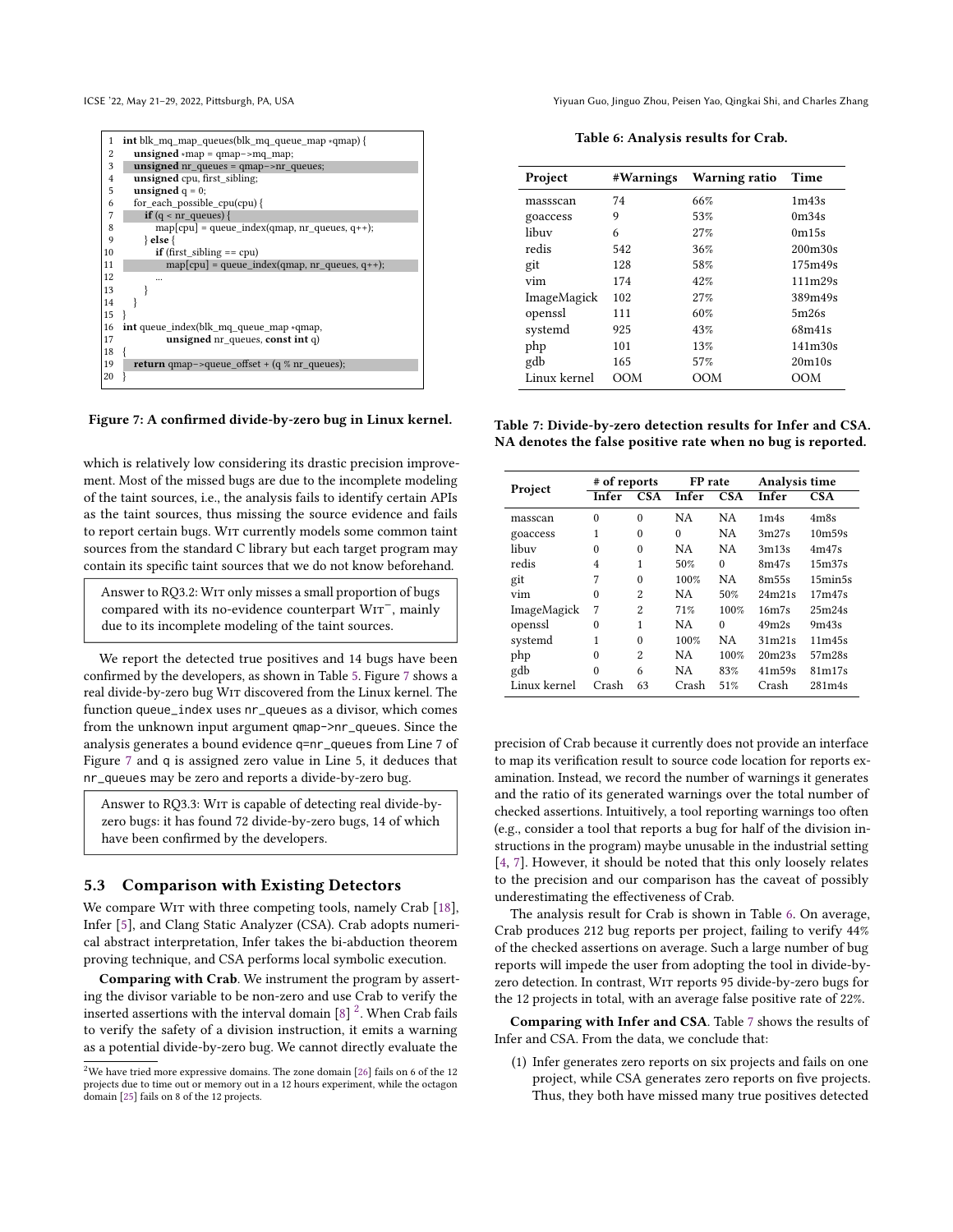by WIT. The relatively low recall is due to practical considerations for the tools, such as the limited capability for detecting cross-file bugs and inherent approximations in their algorithms.

- (2) Over the projects where the number of bug reports is nonzero, Infer has an average false positive rate of 64%, and CSA has an average false positive rate of 55%.
- (3) Wit runs slower than Infer and CSA in projects with large sizes. This is mainly because we utilize SMT solving to be fully path-sensitive. However, WIT finishes within 7.5 hours in all projects, which is an acceptable performance given its precision improvement.

Answer to RQ4: compared with existing divide-by-zero detectors, WIT is significantly more precise and sometimes even detects more divide-by-zero bugs.

# 6 RELATED WORK

Abstract Interpretation. In abstract interpretation [\[8\]](#page-11-7), many abstract domains have been designed to verify numerical properties, such as the octagon [\[25\]](#page-11-9) and polyhedra domain [\[9\]](#page-11-8). Recent works have tried to balance between the precision and cost of abstract interpretation. Oh et al. [\[27\]](#page-11-19) utilize an impact pre-analysis to apply context-sensitivity selectively, while LAIT [\[19\]](#page-11-20) identifies and removes redundant constraints in numerical analysis to improve speed without hurting precision too much. Mansur et al. [\[24\]](#page-11-21) propose to automatically tailor the configurations of abstract interpreters according to the code under analysis and resource constraints. Our work improves the precision from a different angle by finding the affirmative evidence for triggering the bug.

Symbolic Analysis for Numerical Bug Detection. To the best of our knowledge, we are the first to design a symbolic analysis algorithm targeting the problem of divide-by-zero detection. Previous works mainly focus on applying symbolic analysis in static buffer overflow detection and integer overflow detection. Li et al. [\[22\]](#page-11-22) adopt a simple symbolic value representation and filter out irrelevant dependencies during the symbolic value computation. Marple [\[21\]](#page-11-23) performs on-demand backward symbolic execution, starting from a buffer access statement and categorizing program paths to prioritize bug reports. SIFT [\[23\]](#page-11-24) utilizes precondition inference in computing sound input filters to nullify integer overflow errors associated with critical program sites such as memory allocation or block copy sites. These works adopt path-sensitive symbolic domains similar to ours but do not discuss the imprecision problem brought by the under-constrained variables or how to address it, which is the key contribution of this work.

Reasoning About Programmer's Beliefs. Engler et al. [\[16\]](#page-11-5) first propose to infer from code about the programmers' beliefs and detect potential bugs by spotting inconsistency of such beliefs. Dillig et al. [\[12\]](#page-11-25) formalize the intuition of [\[16\]](#page-11-5) in a framework for detecting semantic inconsistency, where they design a null pointer dereference checker. The belief propagation is carried out using type inference: e.g., a pointer inferred with a "possibly NULL" type should not be used in a context that requires a "not NULL" type. However, divide-by-zero detection requires an infinite analysis

domain and existing approaches for type-state properties are not applicable.

Inspired by the success of utilizing beliefs in previous works on static analysis, we firstly introduce the use of beliefs to address the imprecision problem brought by under-constrained variables in divide-by-zero detection. We generalize the idea of "programmer's belief" in analyzing numerical computation by generating bound evidence from the bound checking statements in the program. Although we do not directly infer inconsistency, the evidence we generate serves as additional constraints, which greatly improves the overall precision of the analysis. The imprecision problem caused by under-constrained variables in static analysis is observed in [\[13\]](#page-11-1), where they tackle the problem with constraints rewriting. Since they do not consider numerical property in the constraints and assume a finite analysis domain, their approach is not applicable in our scenario.

# 7 CONCLUSION

We have proposed WIT, a static analysis method to find divide-byzero bugs with affirmative evidence. The analysis looks for affirmative evidence, namely source evidence and bound evidence, to find divide-by-zero bugs with high confidence. It has been shown effective in detecting divide-by-zero bugs precisely in large-scale real-world software.

# 8 ACKNOWLEDGMENTS

We thank the anonymous reviewers for their insightful comments. The authors are supported by the RGC16206517, ITS/440/18FP and PRP/004/21FX grants from the Hong Kong Research Grant Council and the Innovation and Technology Commission, Ant Group, and the donations from Microsoft and Huawei. Peisen Yao is the corresponding author.

## REFERENCES

- <span id="page-10-0"></span>[1] [n.d.]. The Economics of Static Analysis Tool Usage. [https://blogs.grammatech.](https://blogs.grammatech.com/the-economics-static-analysis-tool-usage) [com/the-economics-static-analysis-tool-usage.](https://blogs.grammatech.com/the-economics-static-analysis-tool-usage) Online; accessed 12-August-2021.
- <span id="page-10-4"></span>[2] Alfred V. Aho, Ravi Sethi, and Jeffrey D. Ullman. 1986. Compilers: Principles, Techniques, and Tools. Addison-Wesley. <https://www.worldcat.org/oclc/12285707>
- <span id="page-10-2"></span>[3] Domagoj Babic and Alan J. Hu. 2008. Calysto: Scalable and Precise Extended Static Checking. In Proceedings of the 30th International Conference on Software Engineering (Leipzig, Germany) (ICSE '08). Association for Computing Machinery, New York, NY, USA, 211–220. <https://doi.org/10.1145/1368088.1368118>
- <span id="page-10-1"></span>[4] Al Bessey, Ken Block, Ben Chelf, Andy Chou, Bryan Fulton, Seth Hallem, Charles Henri-Gros, Asya Kamsky, Scott McPeak, and Dawson Engler. 2010. A Few Billion Lines of Code Later: Using Static Analysis to Find Bugs in the Real World. Commun. ACM 53, 2 (Feb. 2010), 66–75. <https://doi.org/10.1145/1646353.1646374>
- <span id="page-10-5"></span>[5] Cristiano Calcagno, Dino Distefano, Peter O'Hearn, and Hongseok Yang. 2009. Compositional Shape Analysis by Means of Bi-Abduction. In Proceedings of the 36th Annual ACM SIGPLAN-SIGACT Symposium on Principles of Programming Languages (Savannah, GA, USA) (POPL '09). Association for Computing Machinery, New York, NY, USA, 289–300. <https://doi.org/10.1145/1480881.1480917>
- <span id="page-10-3"></span>[6] Sigmund Cherem, Lonnie Princehouse, and Radu Rugina. 2007. Practical Memory Leak Detection Using Guarded Value-Flow Analysis. In Proceedings of the 28th ACM SIGPLAN Conference on Programming Language Design and Implementation (San Diego, California, USA) (PLDI '07). Association for Computing Machinery, New York, NY, USA, 480–491. <https://doi.org/10.1145/1250734.1250789>
- <span id="page-10-6"></span>[7] Maria Christakis and Christian Bird. 2016. What Developers Want and Need from Program Analysis: An Empirical Study. In Proceedings of the 31st IEEE/ACM International Conference on Automated Software Engineering (Singapore, Singapore) (ASE 2016). Association for Computing Machinery, New York, NY, USA, 332–343. <https://doi.org/10.1145/2970276.2970347>